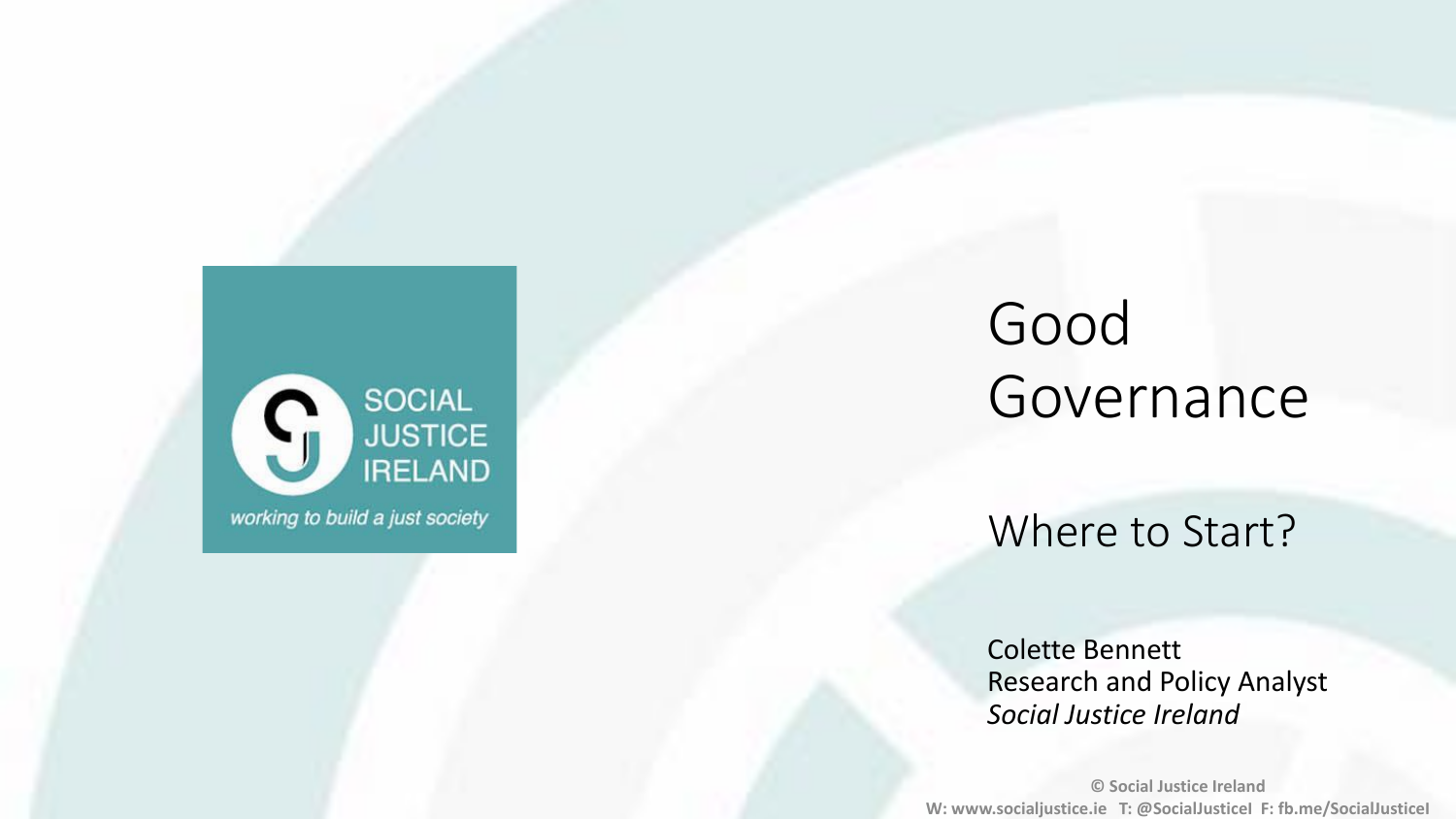### Agenda

- Introductions
- What Governance applies to YOUR organisation
- Regulatory Requirements for a Company and a Charity
- Developing a Constitution
- Committee / Board Roles
- Establishing and Supporting Effective Committees
- Policies and Procedures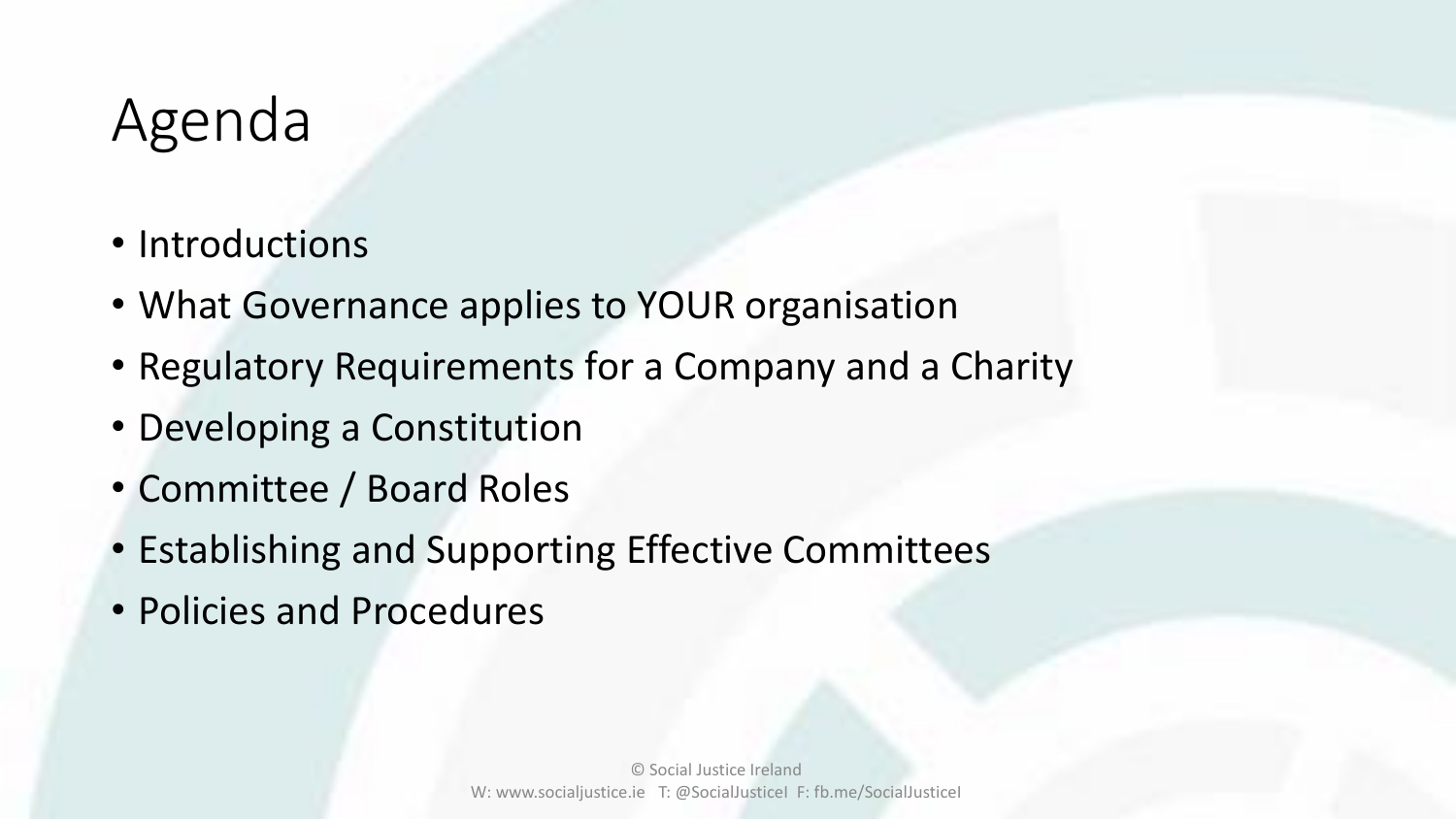

Introductions

W: www.socialjustice.ie T: @SocialJusticeI F: fb.me/SocialJusticeI

[This Photo](http://www.simonefavaro.it/2013/12/17/how-an-introduction-in-connection-request-makes-the-difference/) by Unknown Author is licensed under [CC BY-SA-NC](https://creativecommons.org/licenses/by-nc-sa/3.0/)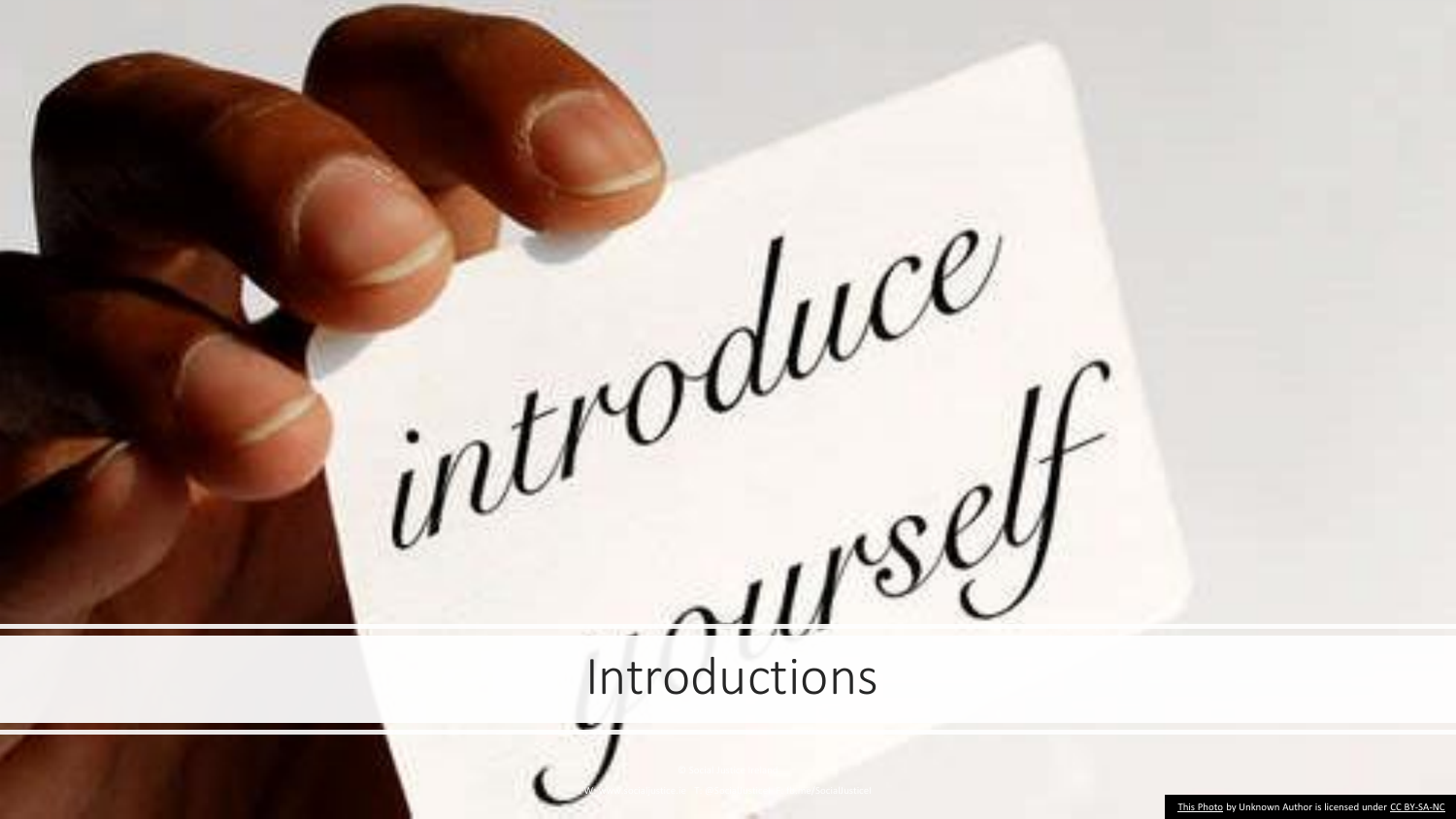- Charities Act 2009
	- Established the Charities Regulator
- Companies Act 2014
- The Governance Code for Community and Voluntary Organisations
- Data Protection legislation

[This Photo](http://www.italianmagicjudges.net/index.php?p=articoli&id=1579) by Unknown Author is licensed under [CC BY-SA](https://creativecommons.org/licenses/by-sa/3.0/)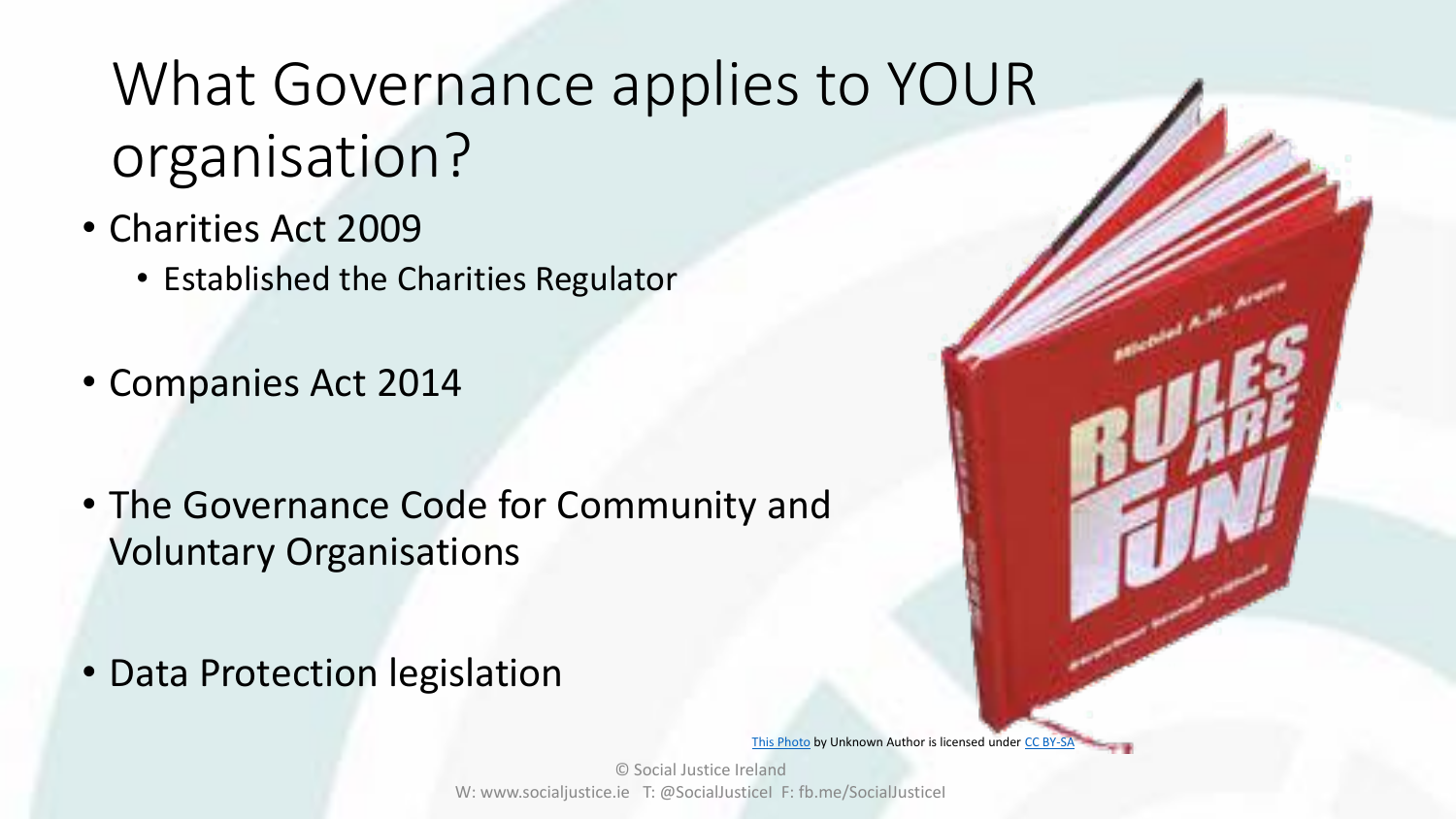- Child Protection (if applicable)
- National Vetting (if applicable)
- Regulation of Lobbying Act 2015
- Employment Law
- Equality Law
- Health and Safety Law

[This Photo](http://www.italianmagicjudges.net/index.php?p=articoli&id=1579) by Unknown Author is licensed under [CC BY-SA](https://creativecommons.org/licenses/by-sa/3.0/)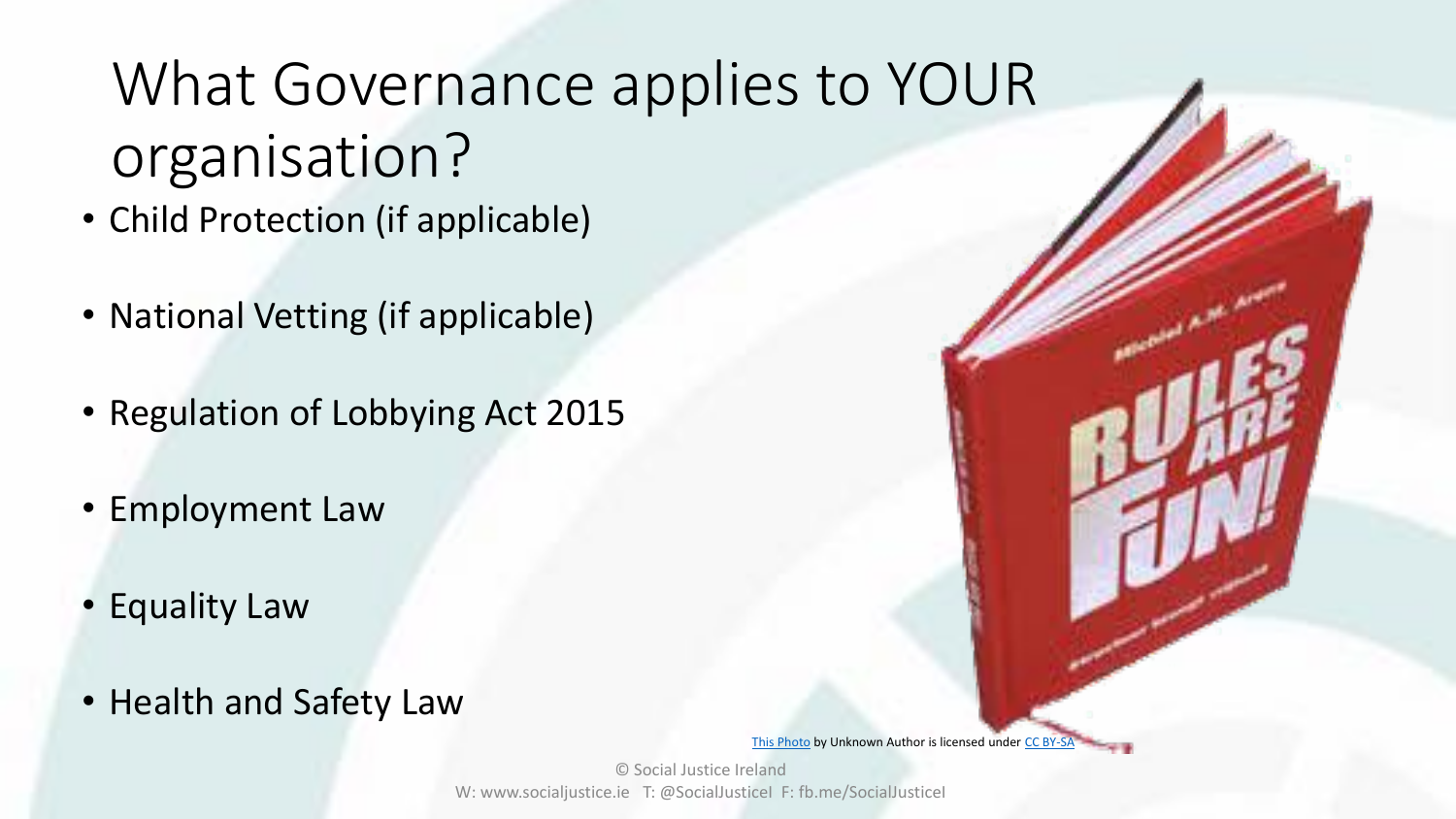

### So Why Bother??

© Social Justice Ireland

W: www.socialjustice.ie T: @SocialJusticeI F: fb.me/SocialJusticeI

[This Photo](http://www.flickr.com/photos/minow/137868314/) by Unknown Author is licensed under [CC BY-NC-ND](https://creativecommons.org/licenses/by-nc-nd/3.0/)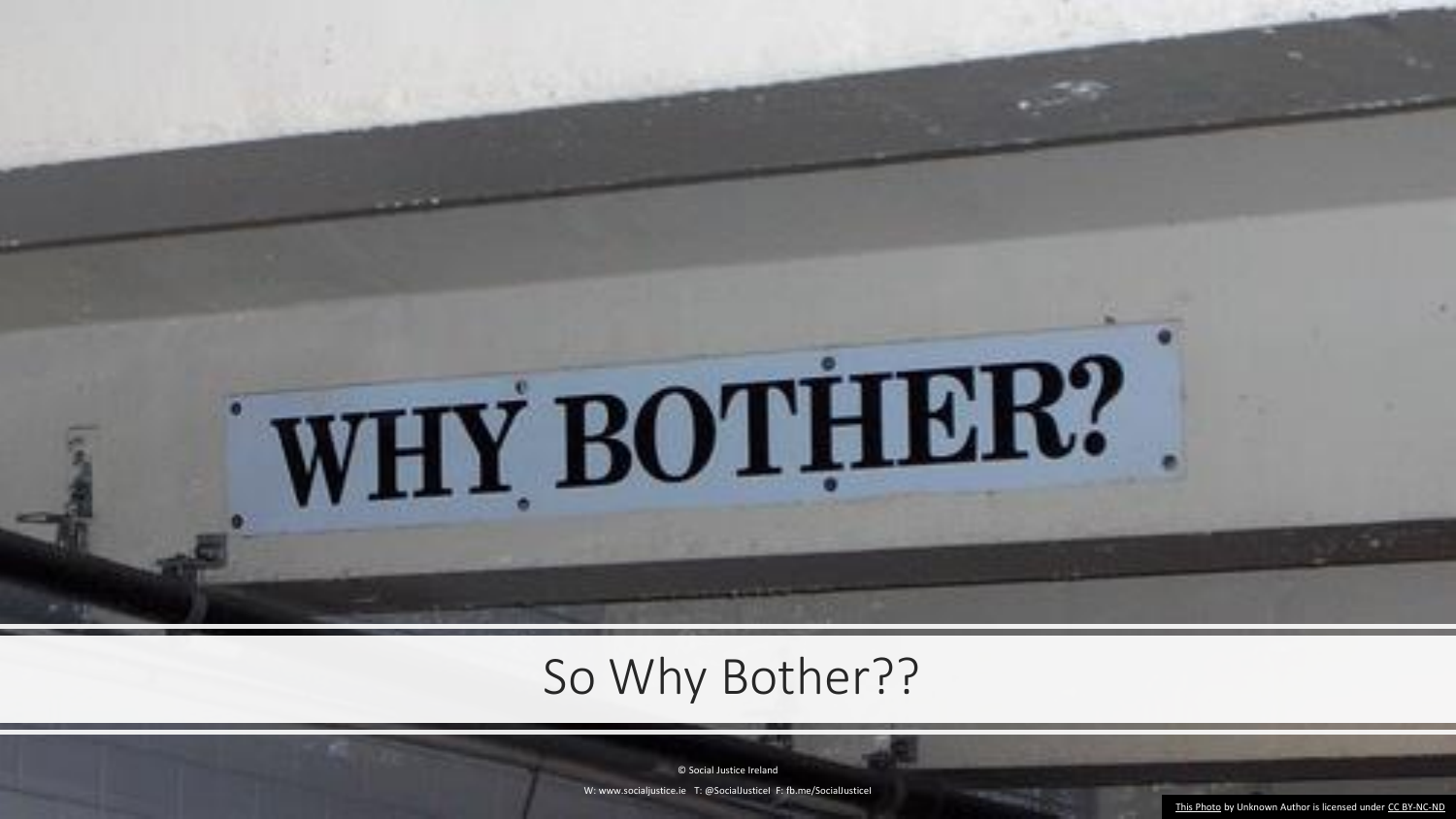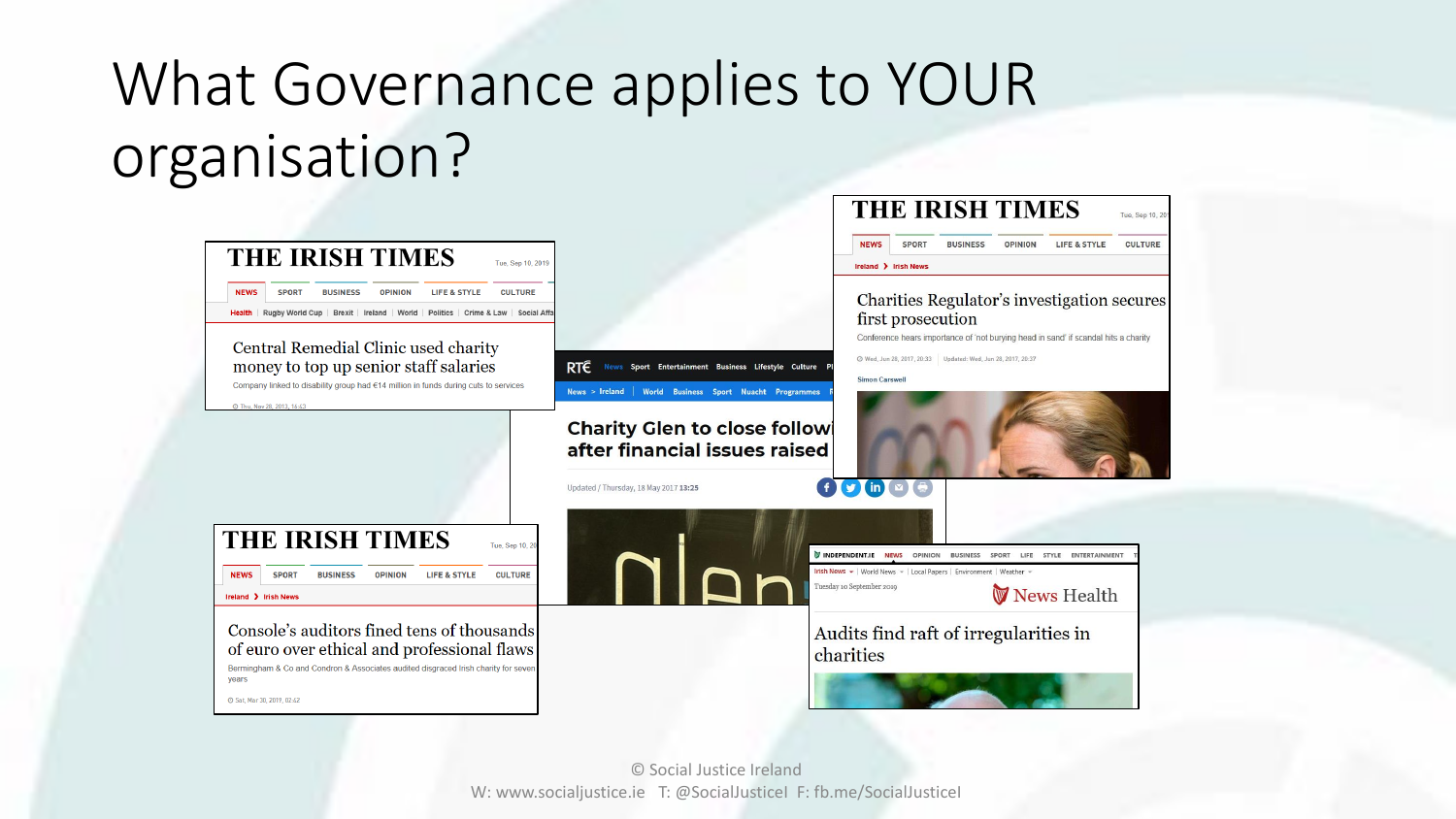- Charities Act 2009
	- Established the Charities Regulator
	- Provided for a register of Charities it is an offence not to be registered!!
	- Sets out the duties of Trustees
	- Clarified the law on fundraising giving peace of mind to the general public
	- Established an Appeals Tribunal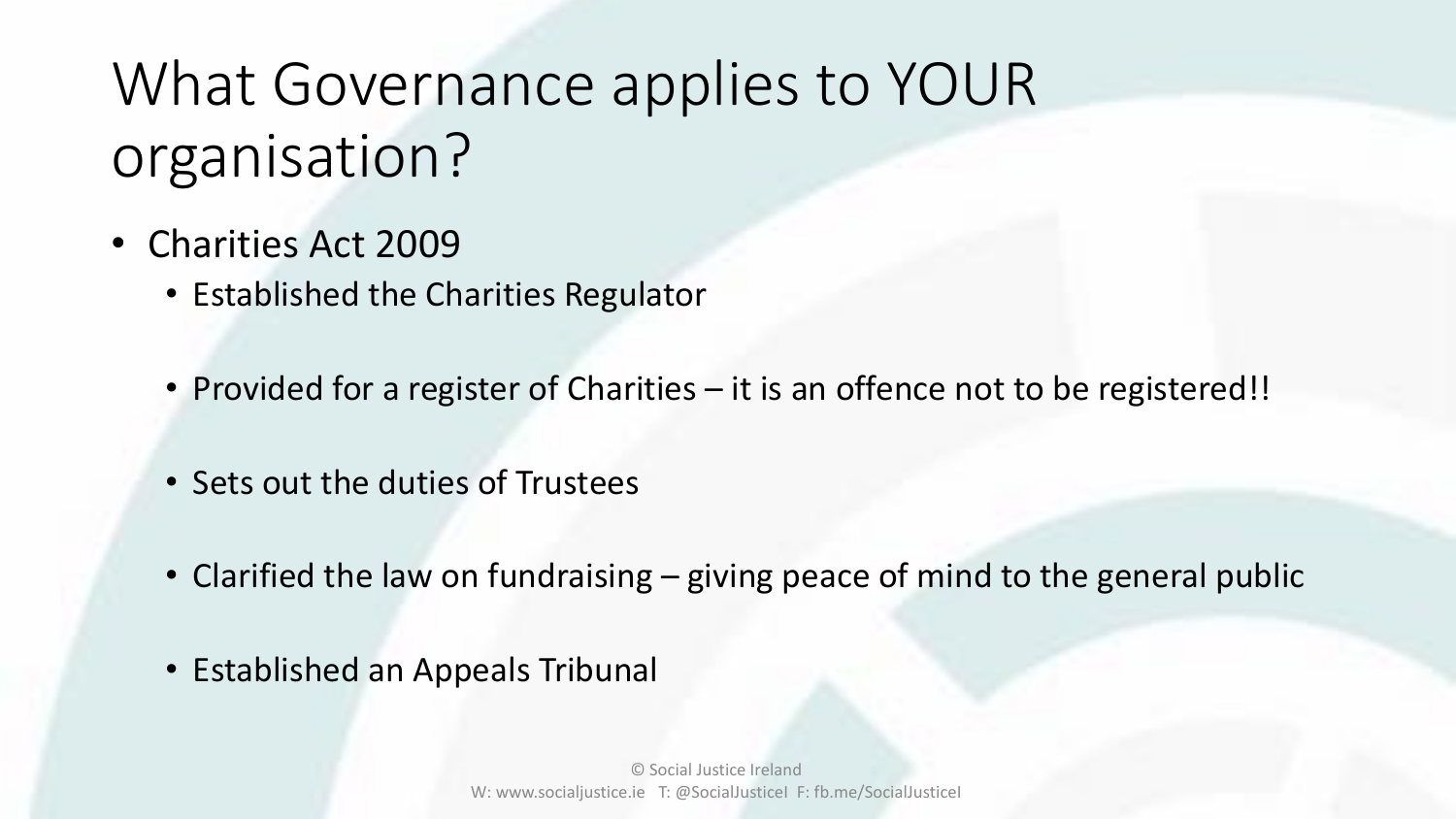• Does the Charities Act 2009 apply to my organisation?



*Source: What is a Charity?, Charities Regulatory Authority*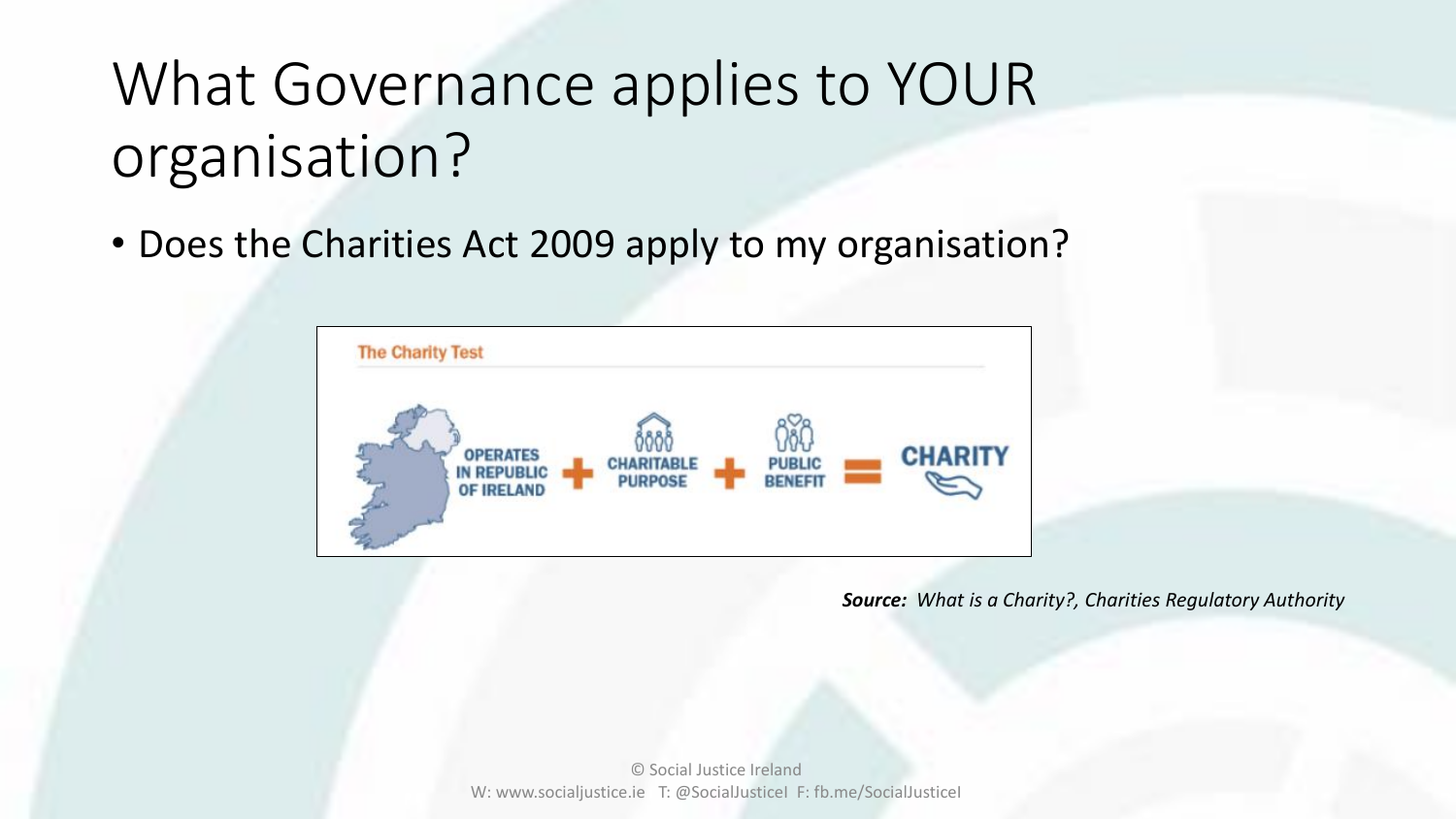• What is a Charitable Purpose?

*3.— (1) For the purposes of this Act each of the following shall, subject to subsection (2), be a charitable purpose:* 

- *(a) the prevention or relief of poverty or economic hardship;*
- *(b) the advancement of education;*
- *(c) the advancement of religion;*

*(d) any other purpose that is of benefit to the community.* 

*(2) A purpose shall not be a charitable purpose unless it is of public benefit.* 

*Source: Section 3, Charities Act 2009*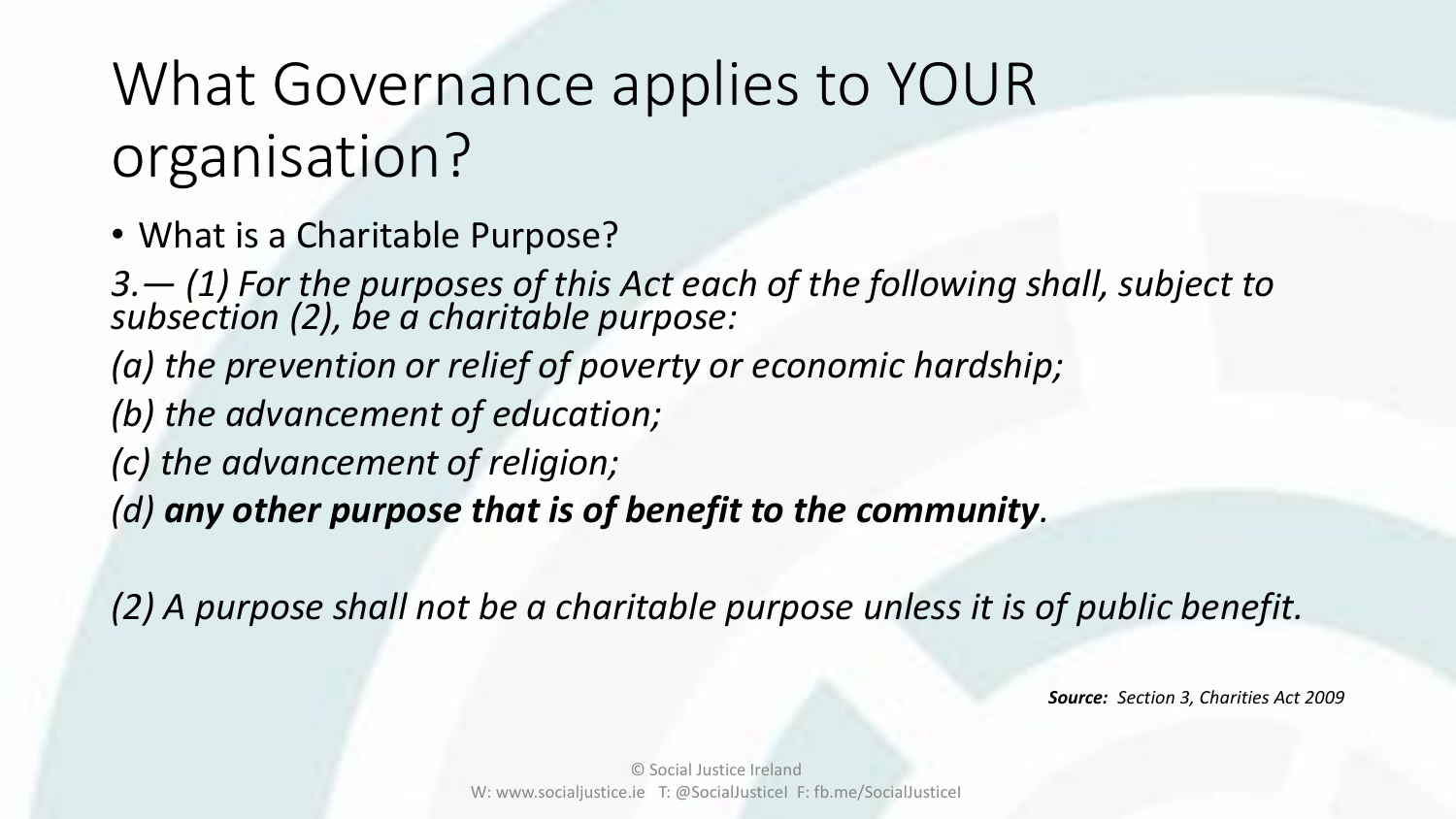- What is a Public Benefit?
	- Who benefits from your organisation? whole community / class of people / animals etc.
	- What (if any) limits are on this benefit (and are they justifiable)?
	- Are any beneficiaries connected to the organisation?
	- Can you demonstrate the objectivity of the benefit RECORDS!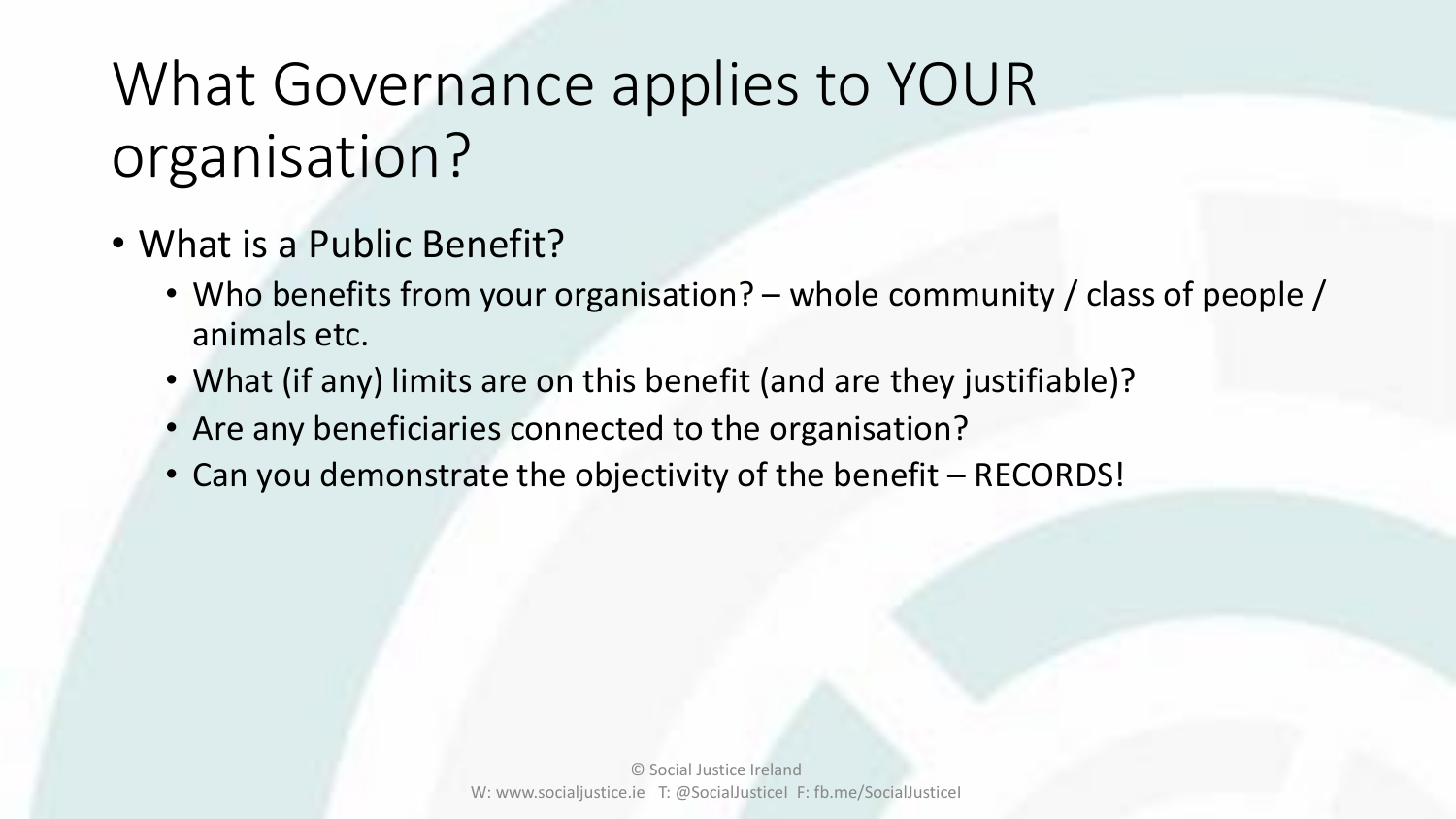- Is your organisation an *Excluded Body*?
	- Political Party or bodies that promote a political party
	- Organisations established solely for the promotion of athletic or amateur games or sports

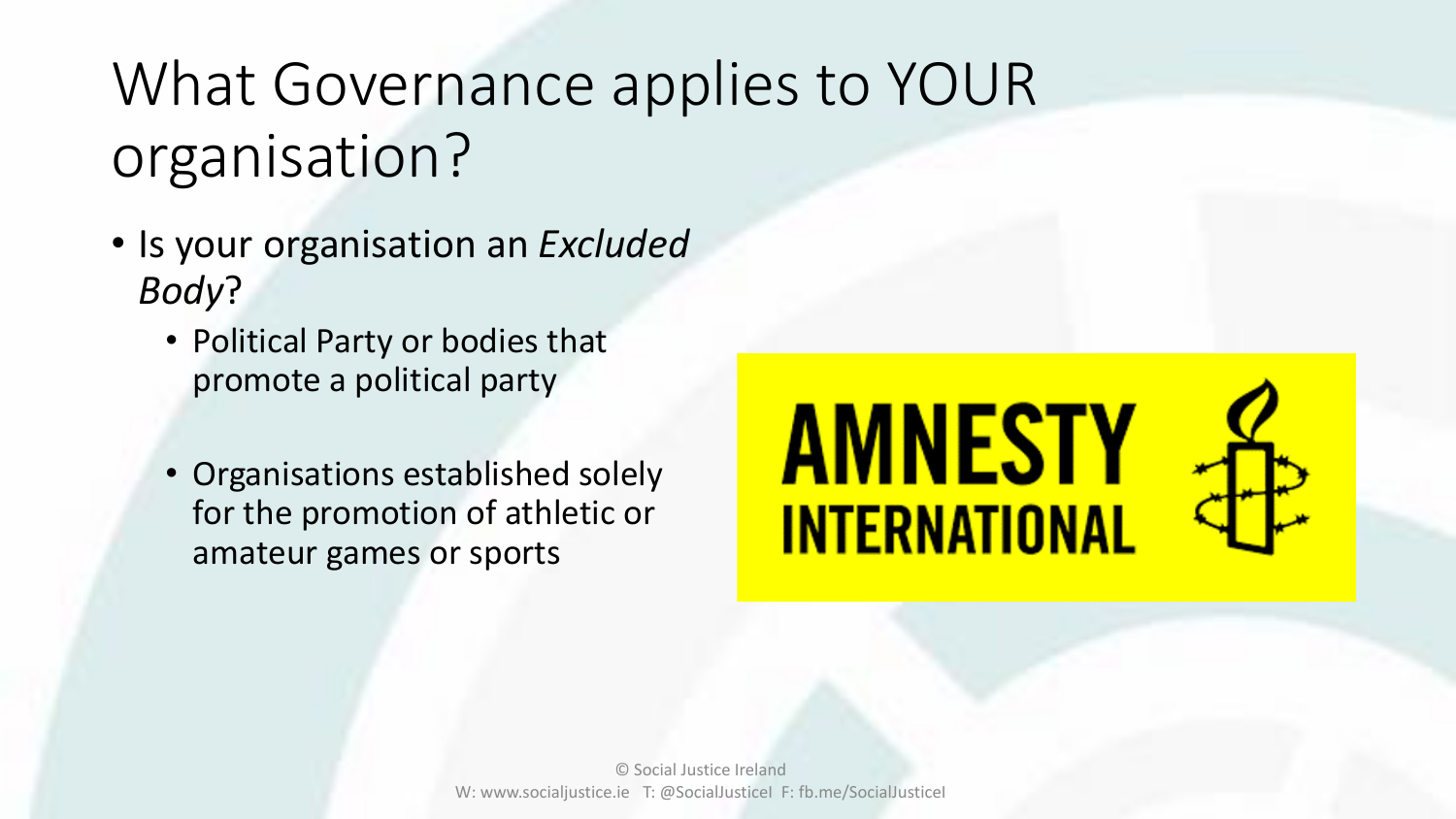What Governance applies to YOUR organisation? – Charity Checklist

 $\checkmark$  Do you operate in the State?

 $\checkmark$ Do you have a charitable purpose?

- $\checkmark$  Do the activities of your organisation further and promote that, and *only* that, charitable purpose?
- $\checkmark$  Does your organisation exist to further the public good?

 $\checkmark$  Is your organisation an exempted body?

 $\checkmark$  Is your organisation registered with the Revenue Commissioners for charitable tax exemptions?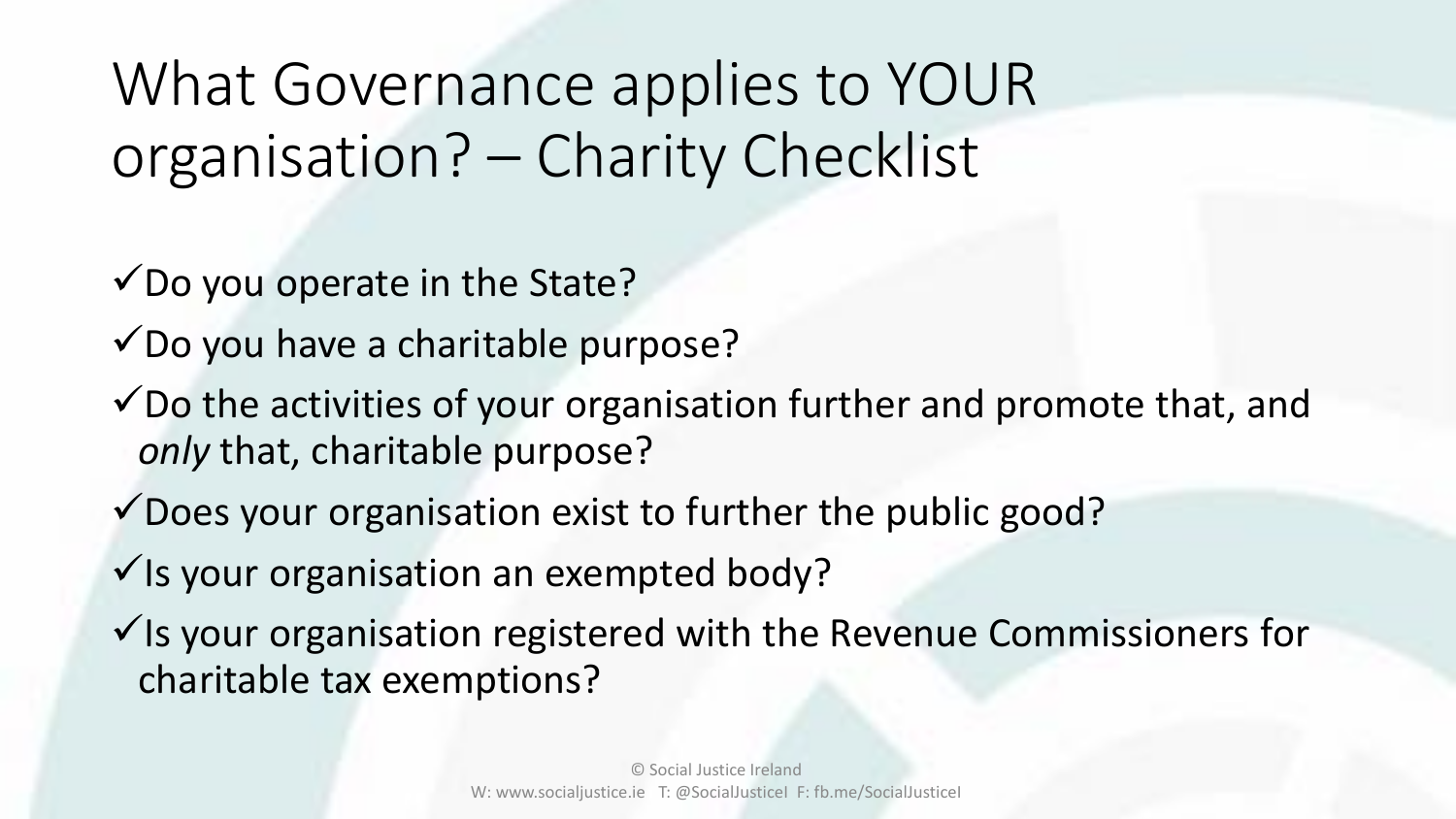- Does the Companies Act 2014 apply to my organisation?
	- Is your organisation registered with the Companies Registration Office?
	- Is your company a CLG (company limited by guarantee) the most common company type for charities and public interest bodies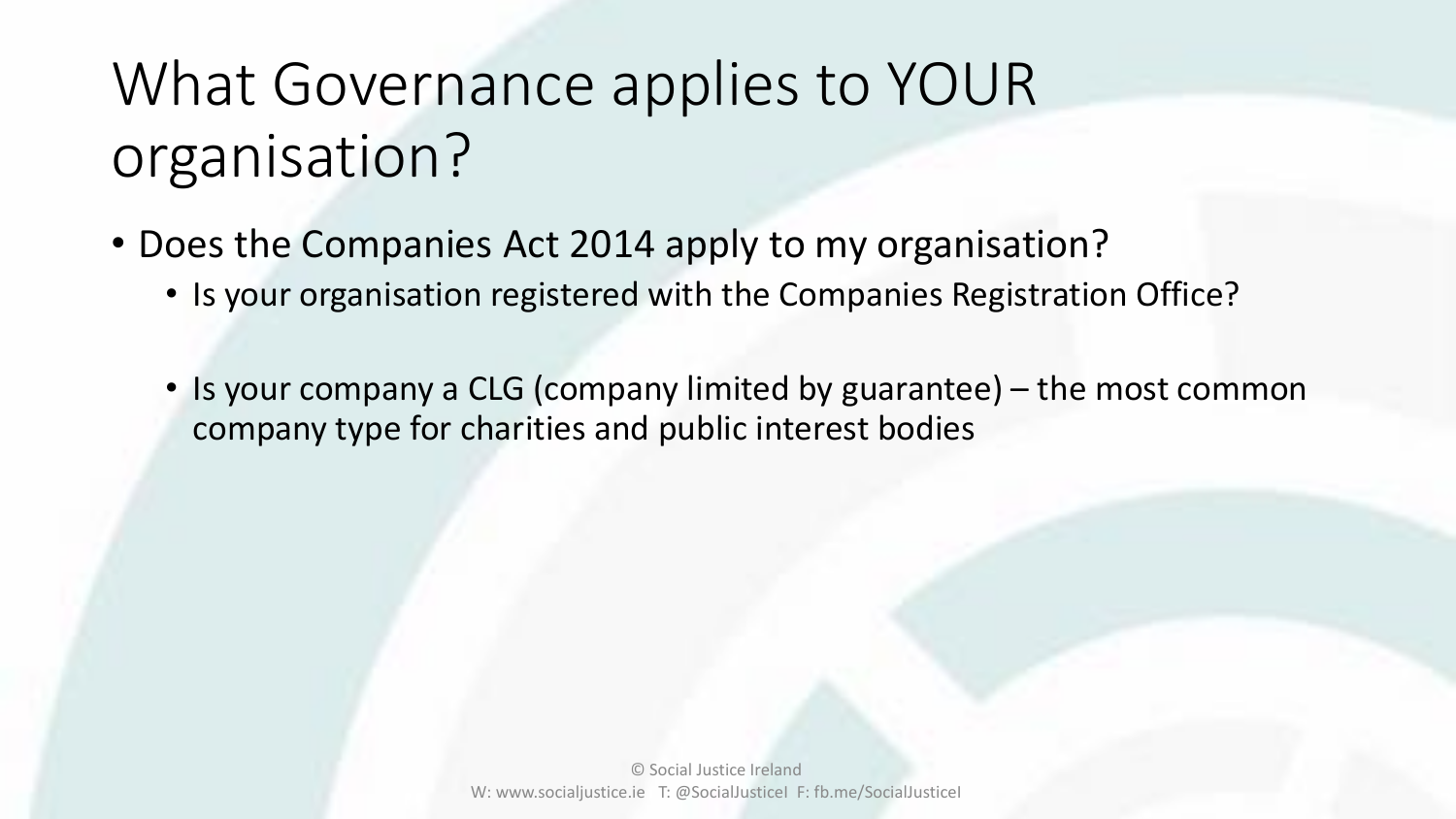• Does the Governance Code for Community and Voluntary Organisations apply to my organisation?

# **YES!**

### …or at least a variation of it does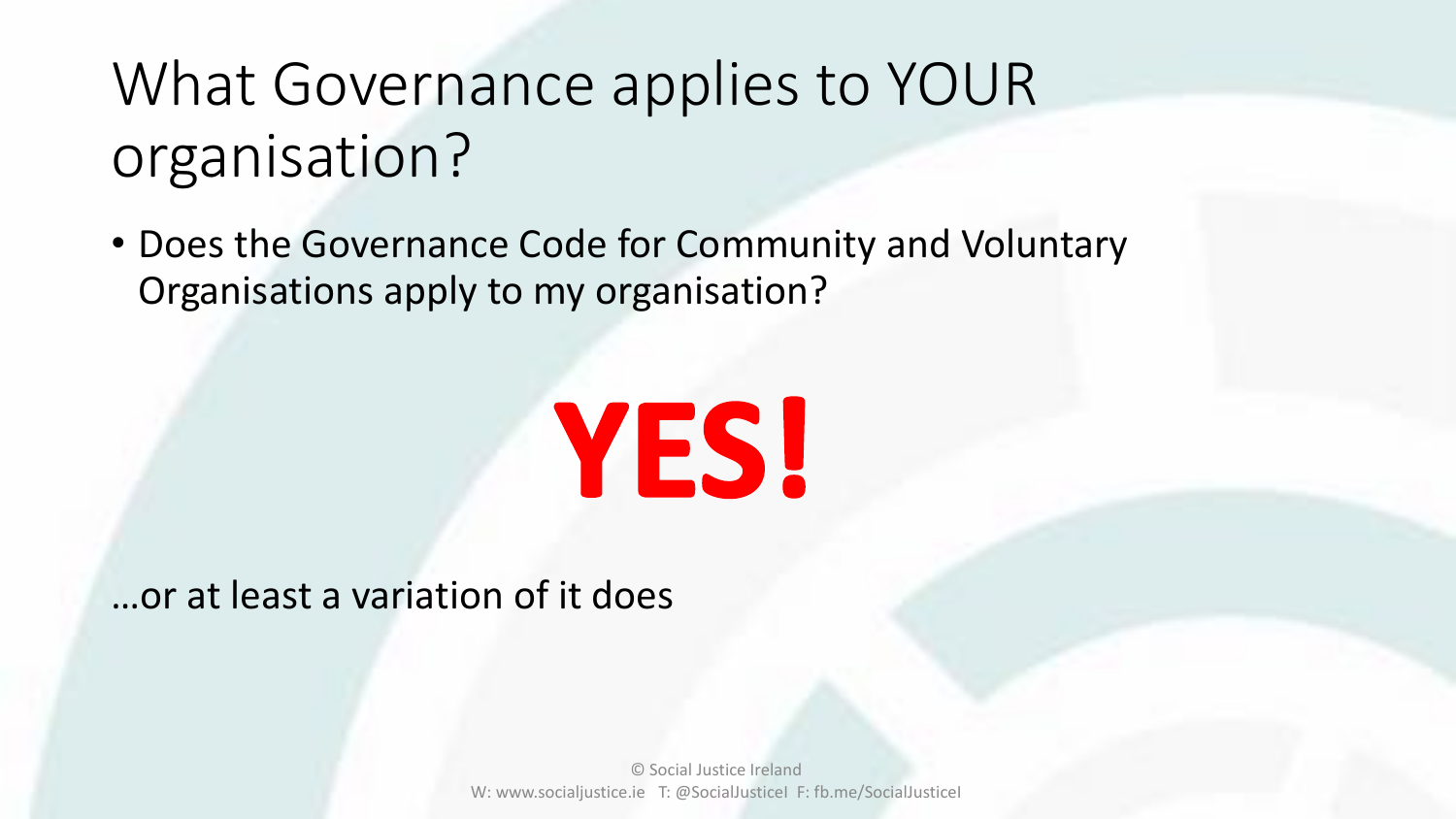- Governance Code for Community and Voluntary Organisations
	- 6 Principles of Charity Governance
		- Advancing a Charitable Purpose
		- Behaving with Integrity
		- Leading People
		- Exercising Control
		- Working Effectively
		- Being Accountable and Transparent

*Source: Governance Code, www.charitiesregulator.ie*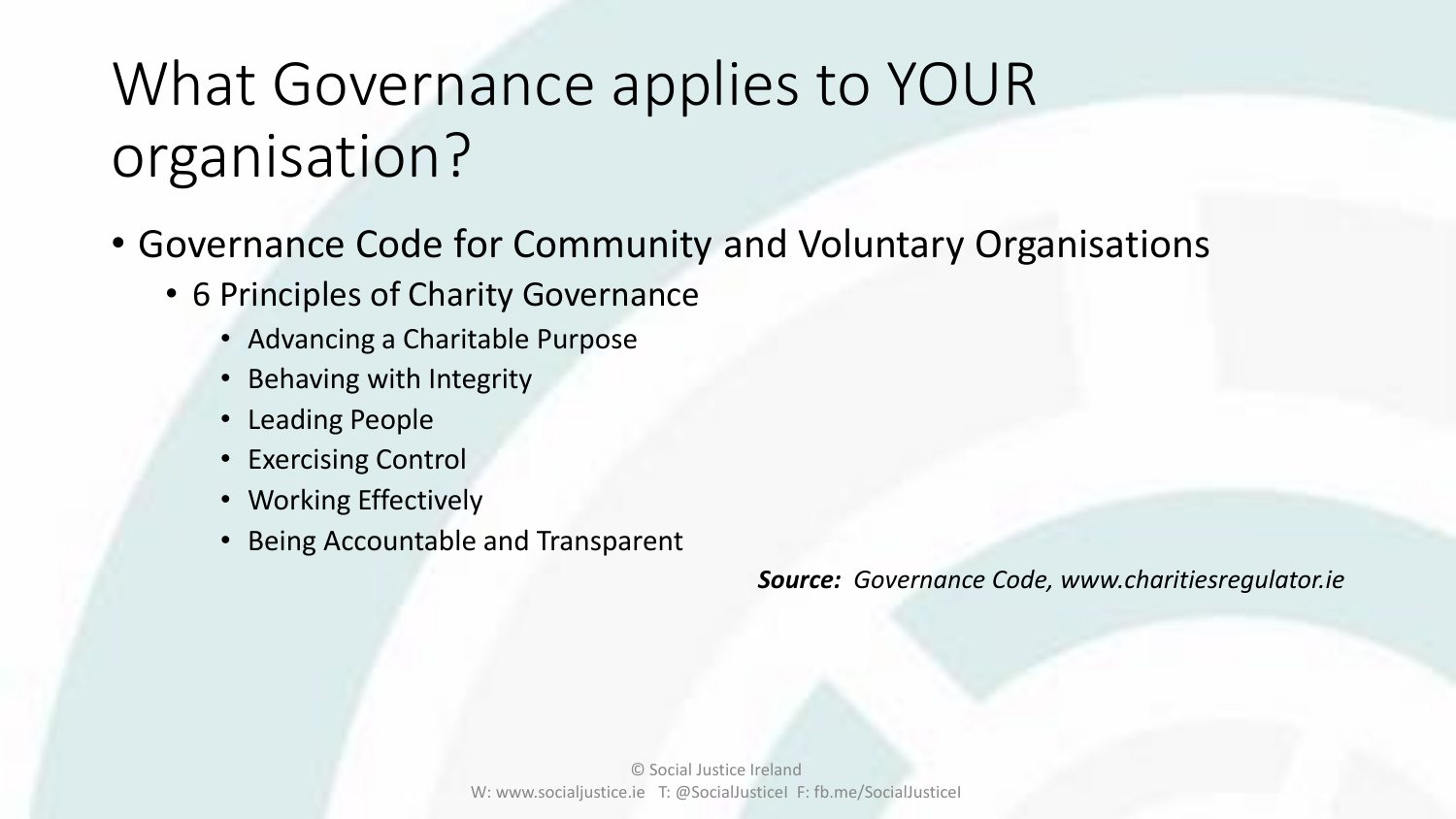## Regulatory Requirements for a Company and a Charity

### **Company**

- Incorporated and registered with the CRO and Revenue for corporation tax purposes
- Statutory Officers Directors, Company Secretary, with roles defined in law
- Fiduciary Duties
- Makes returns to the CRO

#### **Charity**

- Registered with the CRA and Revenue for charitable tax exemptions
- Trustees, Committees, etc. Some roles are tightly defined, some are not.
- Fiduciary Duties
- Makes returns to the CRA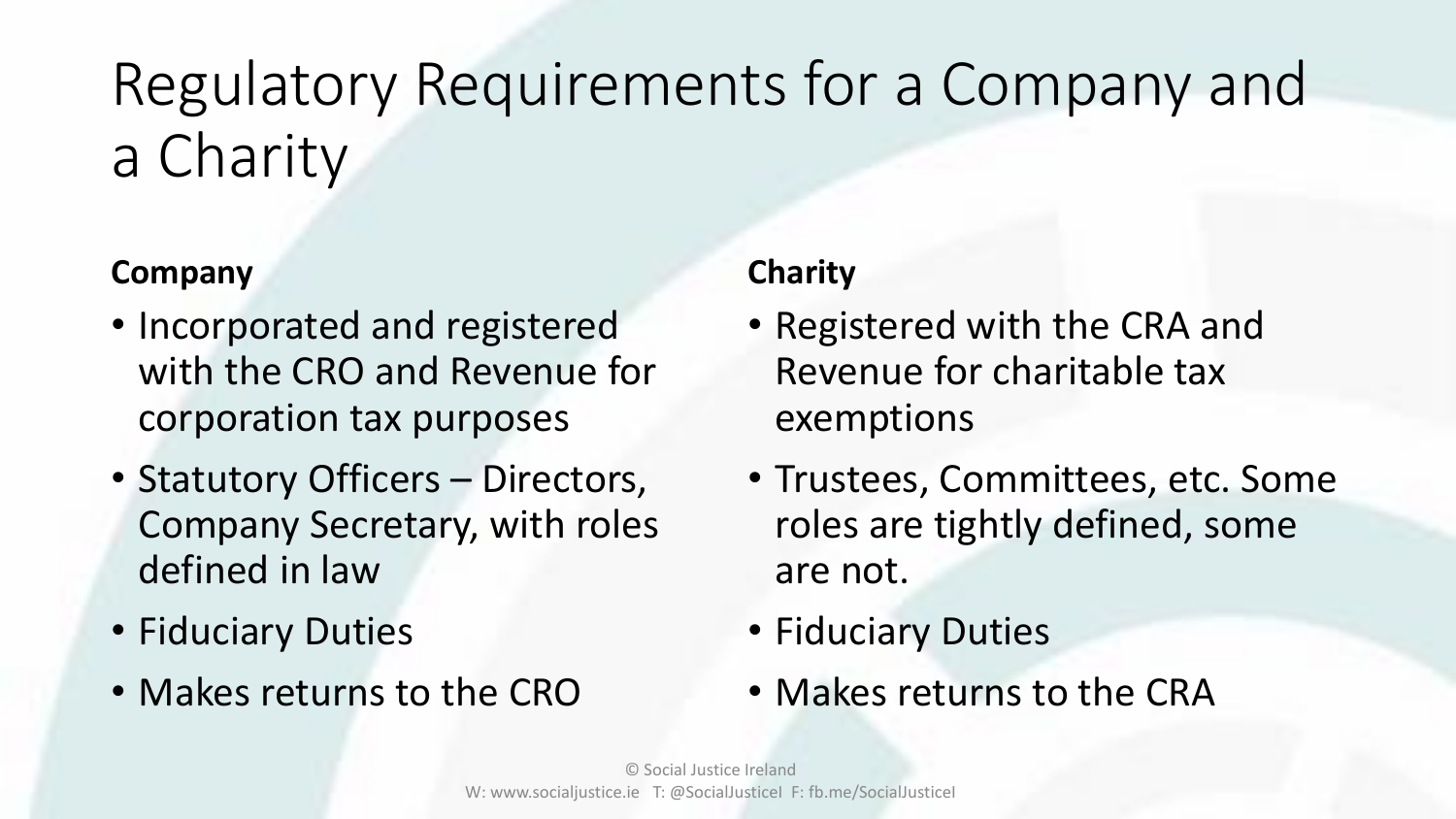### Developing a Constitution – Preliminary Considerations

- The MAIN governance document of your organisation
- Developed by the Trustees / Board / Governors
- Plain English (or as close as) make sure it's accessible to all stakeholders

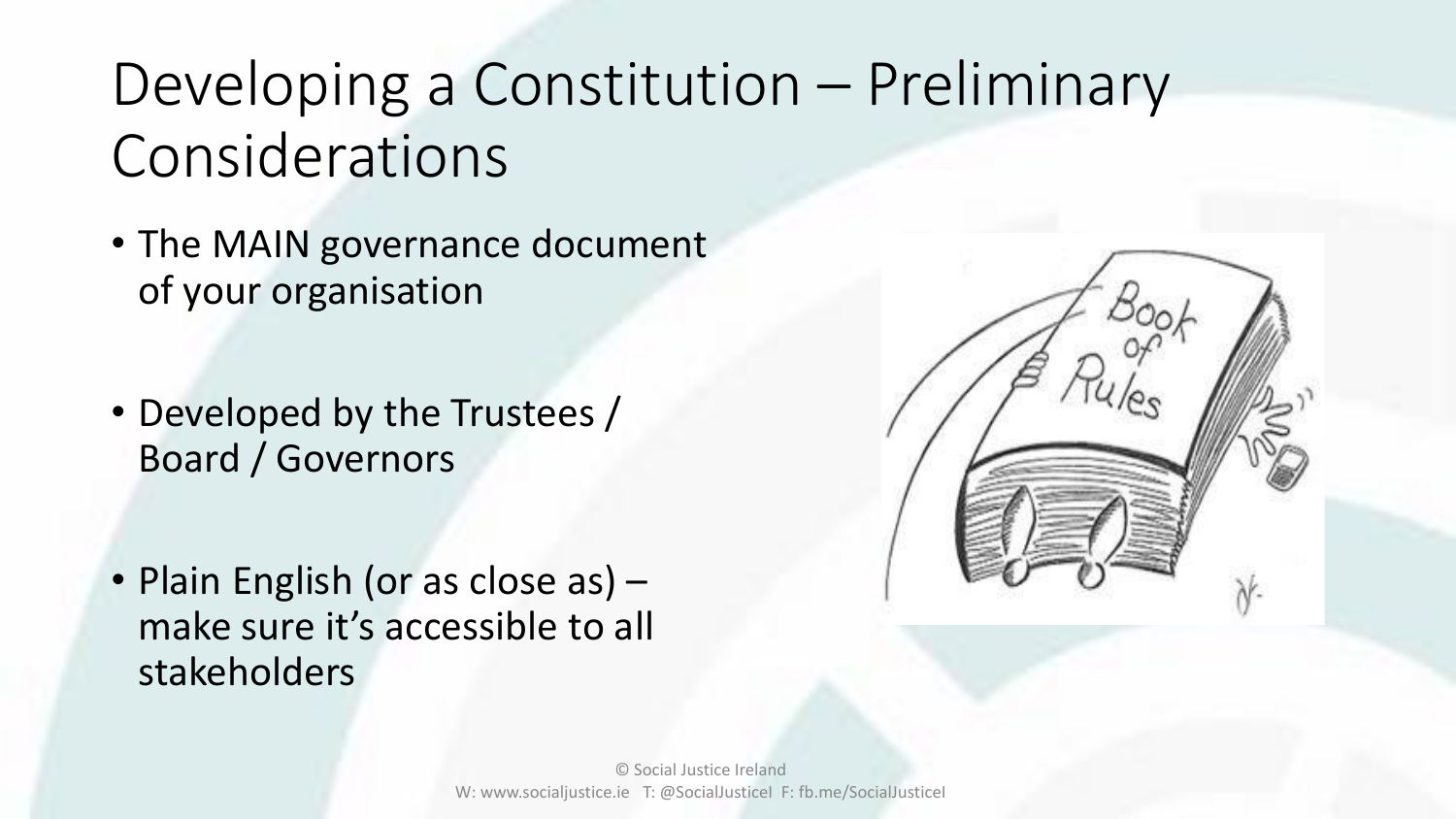### Developing a Constitution – What's in it?

- Official name of the organisation
- Main purpose (and other ancillary purposes, listed in order)
- Powers of the organisation
- Officers' Duties and Elections
- Committee Memberships and **Operations**
- Meetings (AGM, EGM, Board Meetings)
- Financial Arrangements
- Operations of the organisation
- Winding Up
- Any other business relevant to your organisation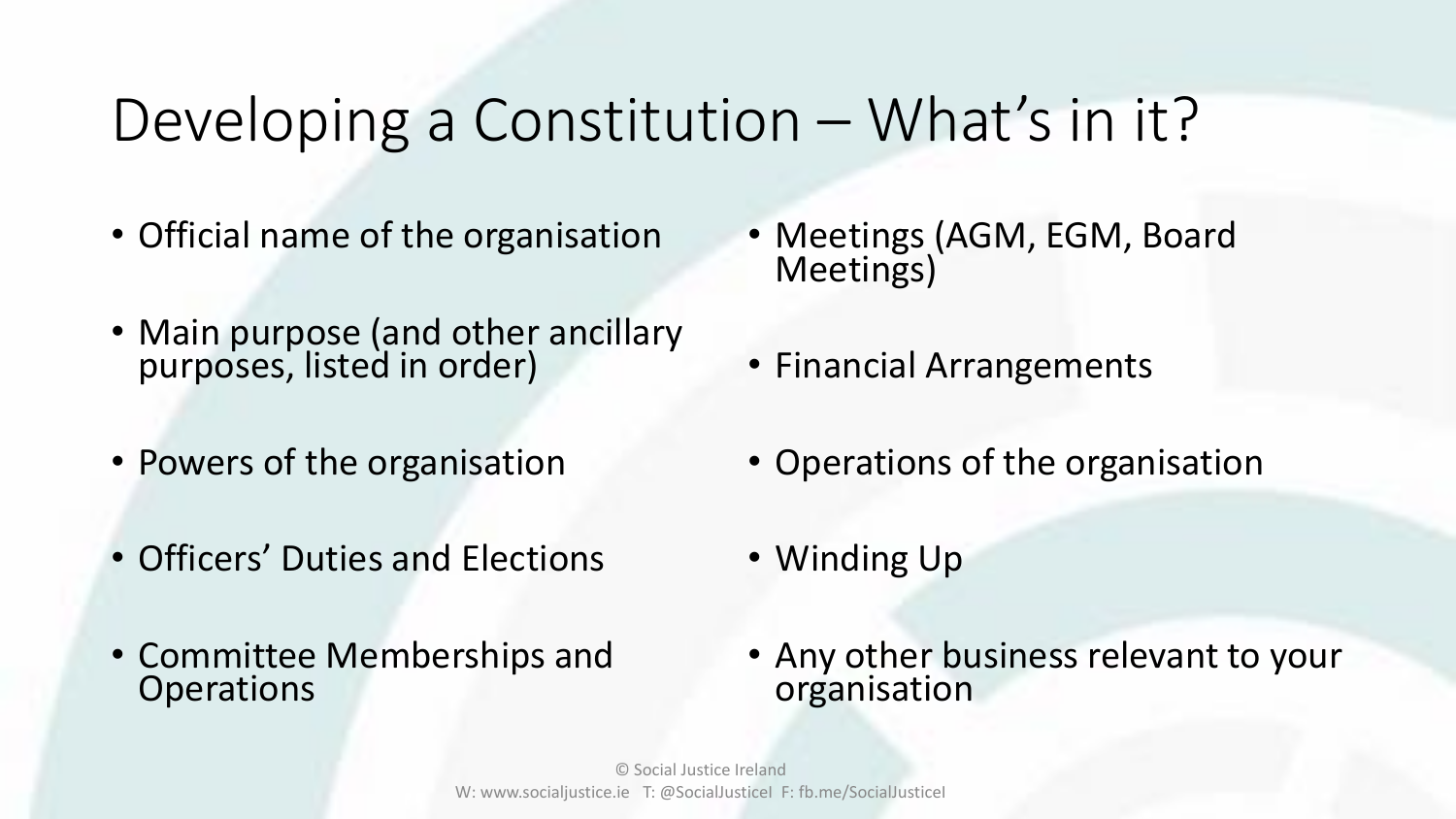### Group Exercise

Climate Strike Ireland is an organisation dedicated to supporting the rights of students, workers and all society to strike in favour of Climate Action.

Draft an Outline (in bullet points!) of what should be in their Constitution.

### *HOW MUCH OF IT IS APPLICABLE TO OTHER GROUPS??*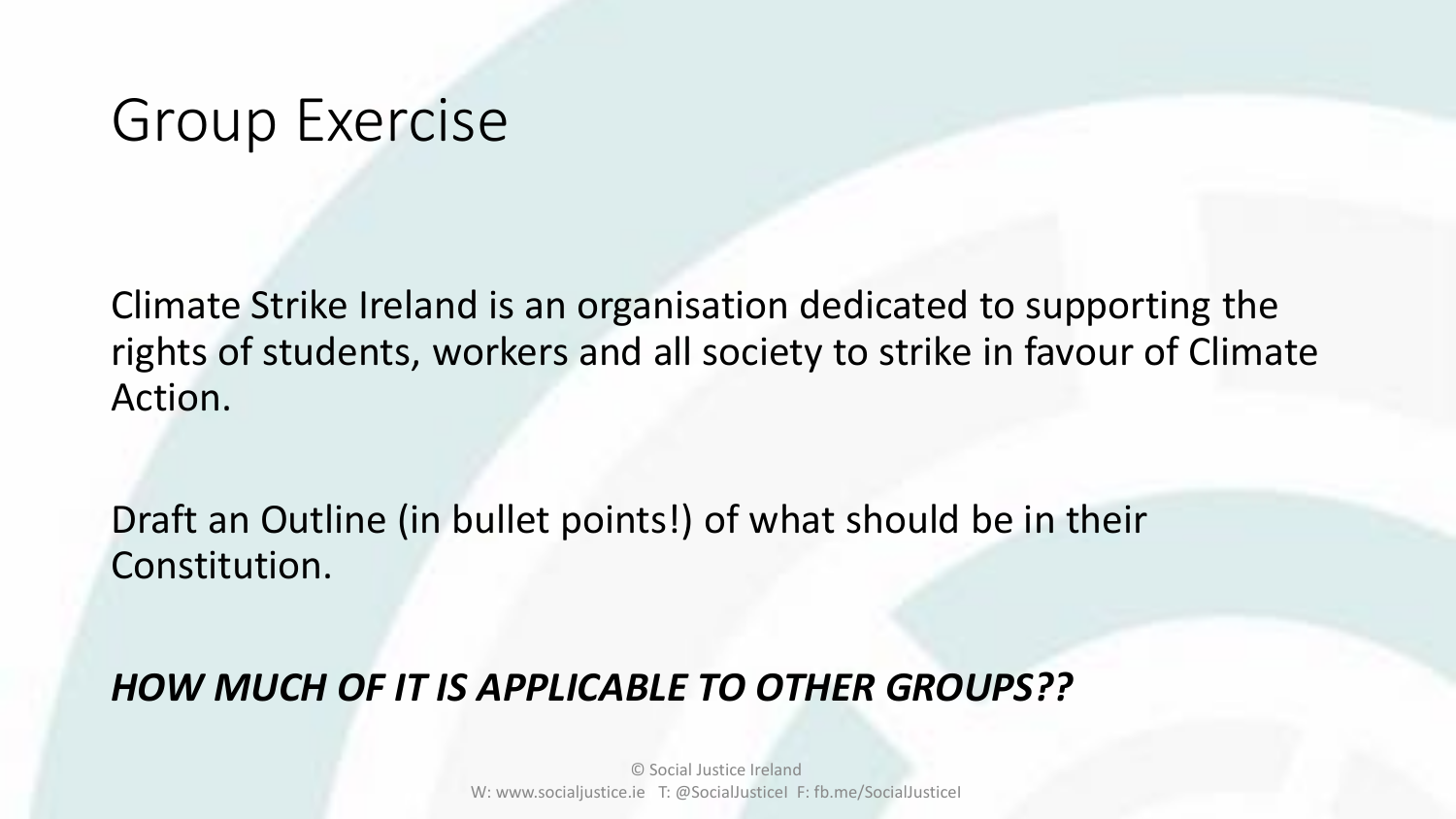## It's Time For A Break

[This Photo](https://phoenixajournal.wordpress.com/2012/01/03/i-was-hoping-for-a-break/) by Unknown Author is licensed under [CC BY](https://creativecommons.org/licenses/by/3.0/)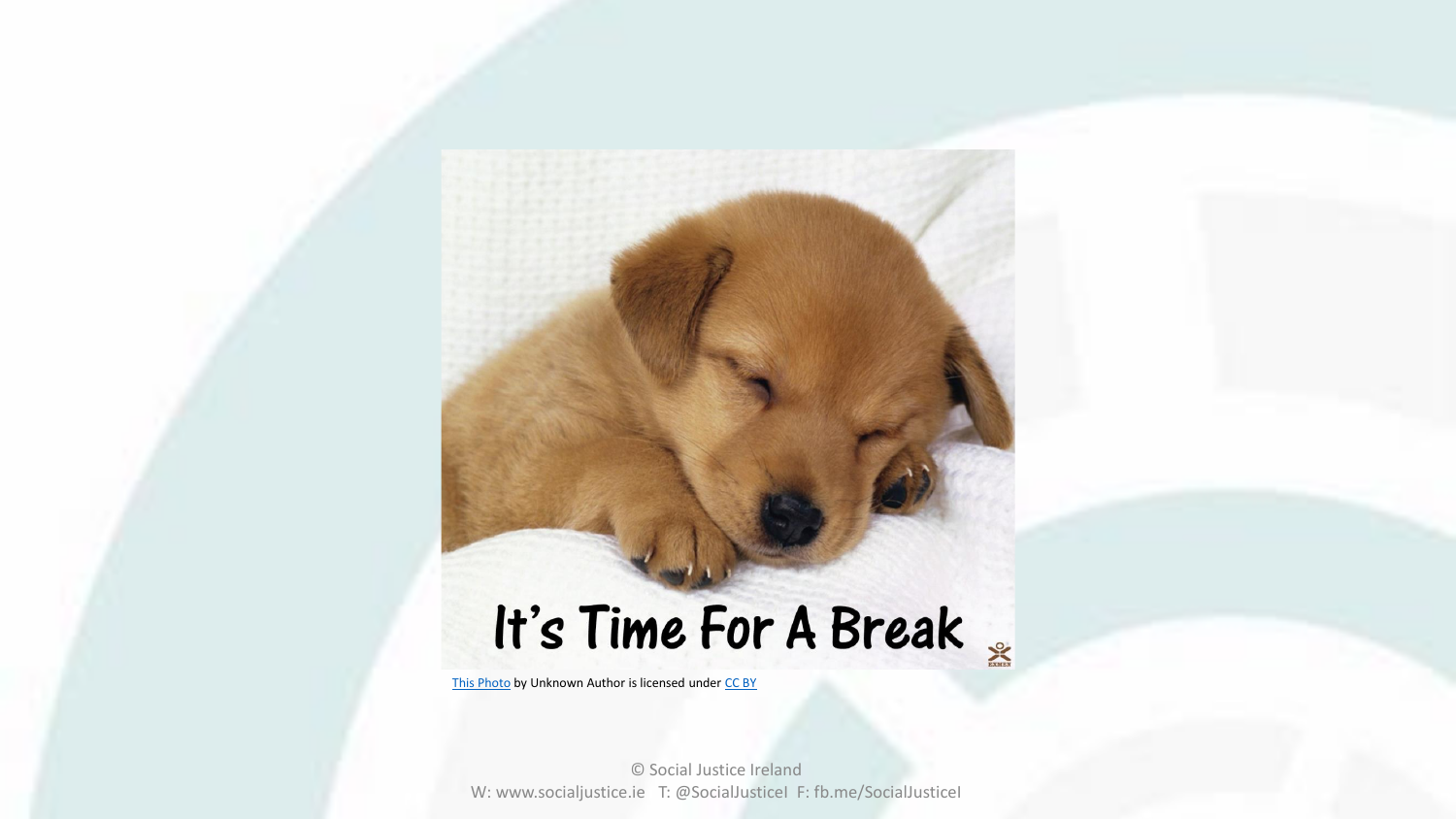

[This Photo](https://boagworld.com/digital-strategy/design-by-committee/) by Unknown Author is licensed under [CC BY-SA](https://creativecommons.org/licenses/by-sa/3.0/)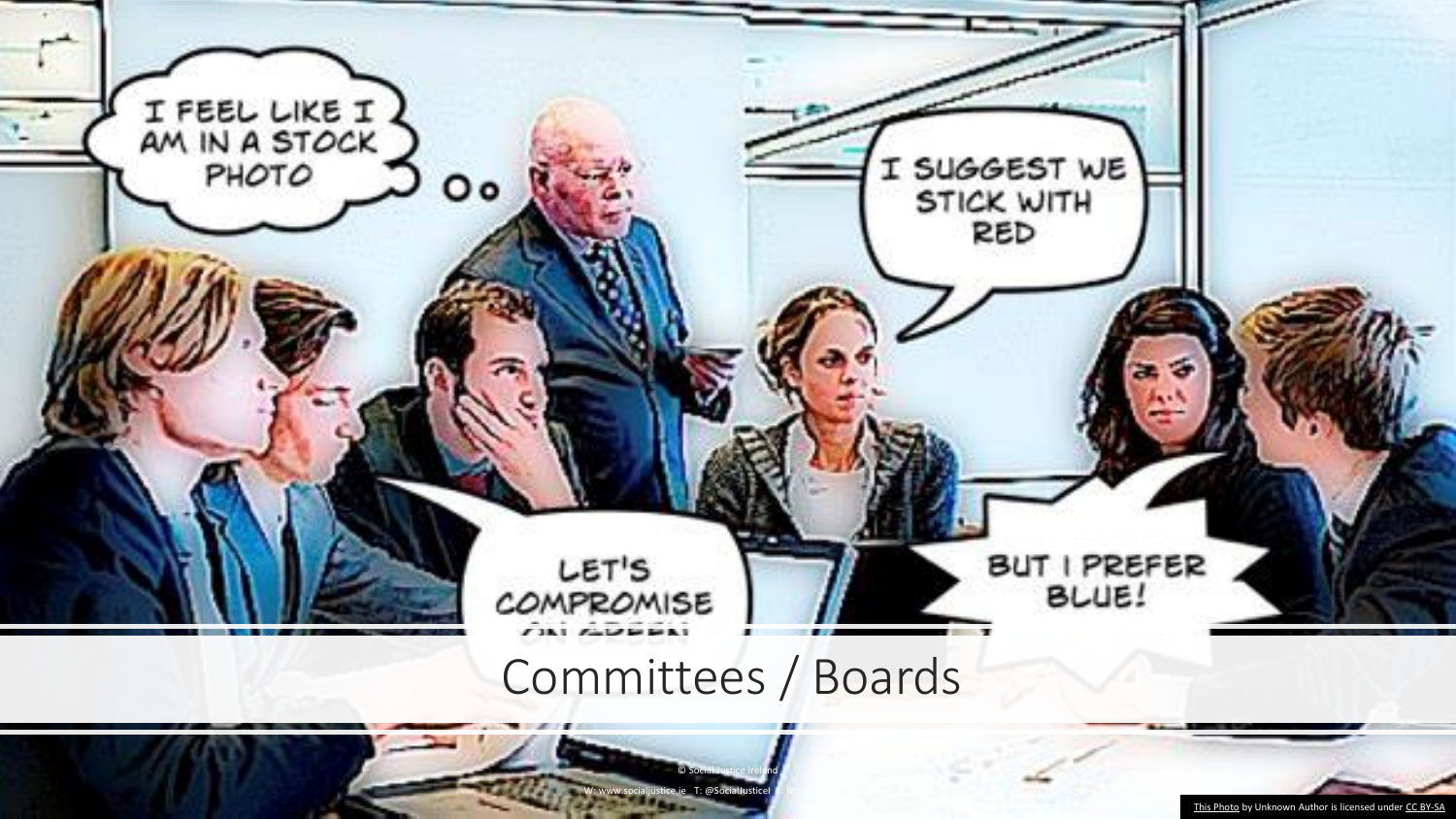- The Management Committee / Board of a community or voluntary organisation is accountable for ensuring the good governance and management of that organisation.
- They MUST act in accordance with the Constitution / Memorandum and Articles of Association / Governing Documents of the organisation.
- Additional statutory duties where the organisation is a company.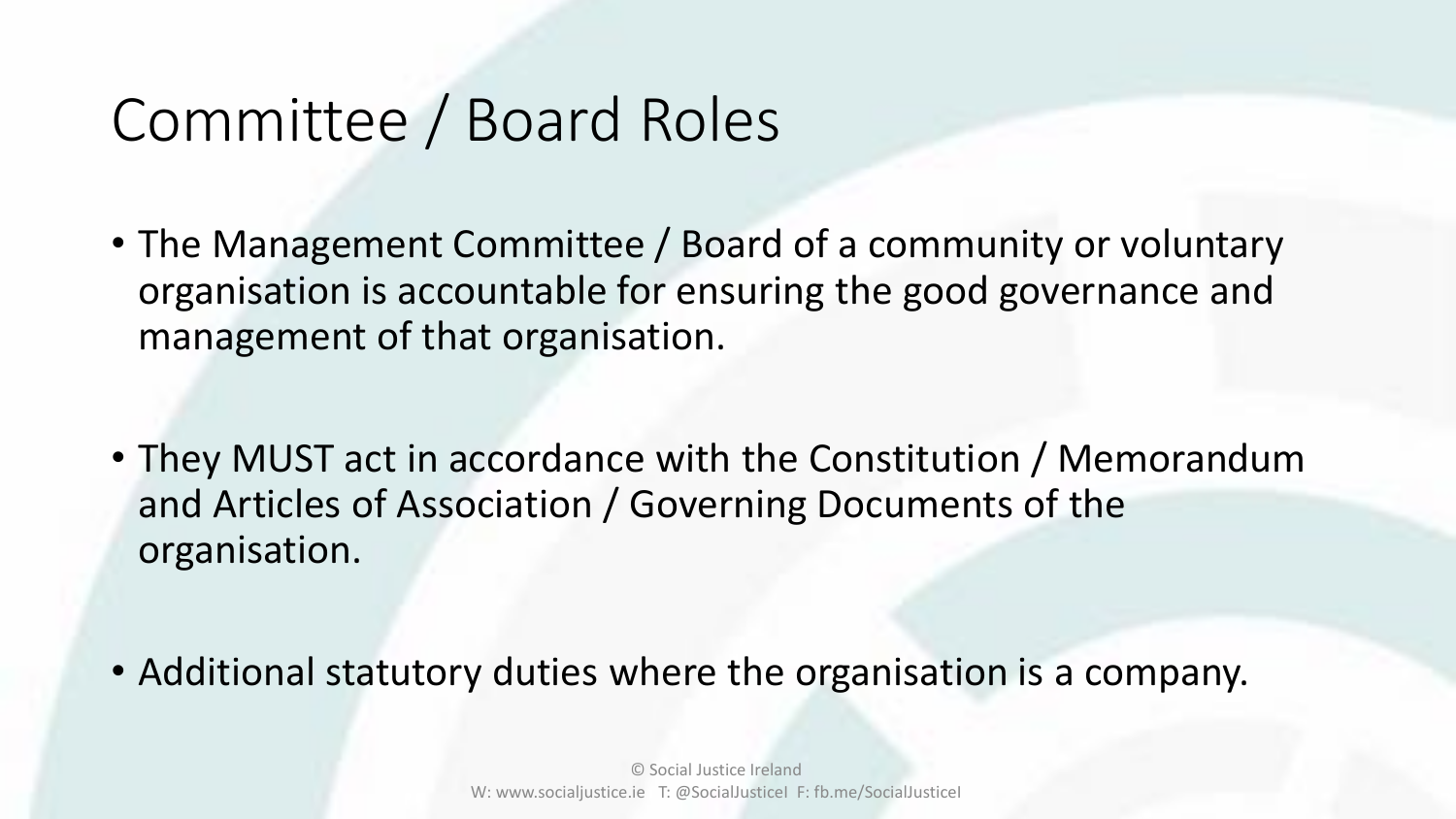- Directors / Management / Governors
	- If your organisation is a company, a lot of the detail of these roles and duties will be set out in the Companies Act 2014 (see CRO guidance)
	- Generally speaking, these officers are responsible for keeping the rules of the organisation and are required to act in the organisation's best interest
	- For limited companies, Directors' liability is limited (i.e. the company is a separate entity, so the Directors are not personally responsible EXCEPT where they have been involved in fraud or have allowed breaches of health and safety at work.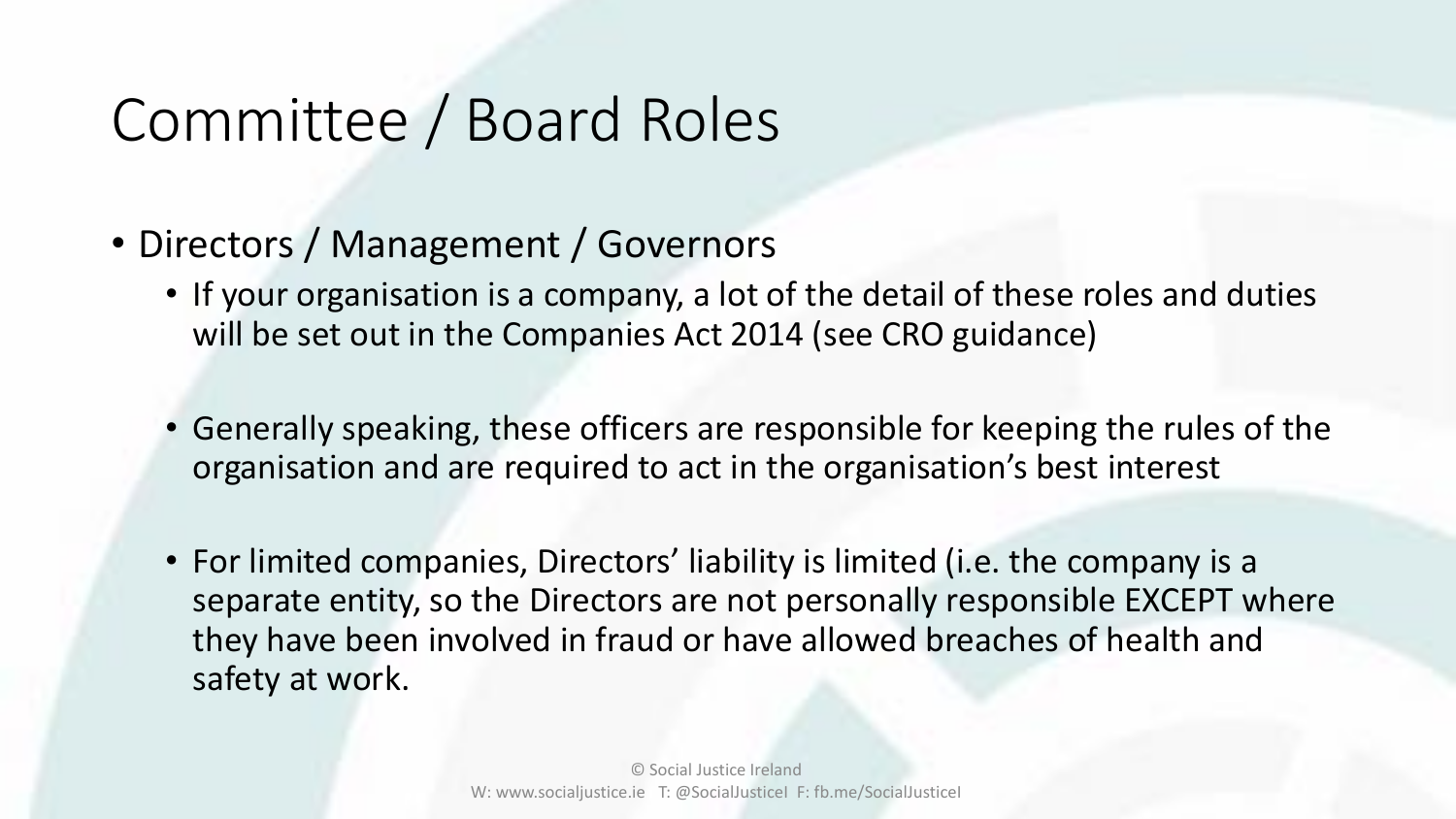• Directors / Management / Governors

*"the board of directors must clearly direct the organisation ensuring that it has proper plans, procedures, policies, structures and resources in place to achieve its objectives.* 

*the directors are entirely accountable for the organisation which they govern and must manage risk and be accountable to funders, members and other stakeholders for both its financial affairs and activities, and ensure the organisation's procedures are reviewed regularly."*

*Source: Pobal, Managing Better Governance 2018*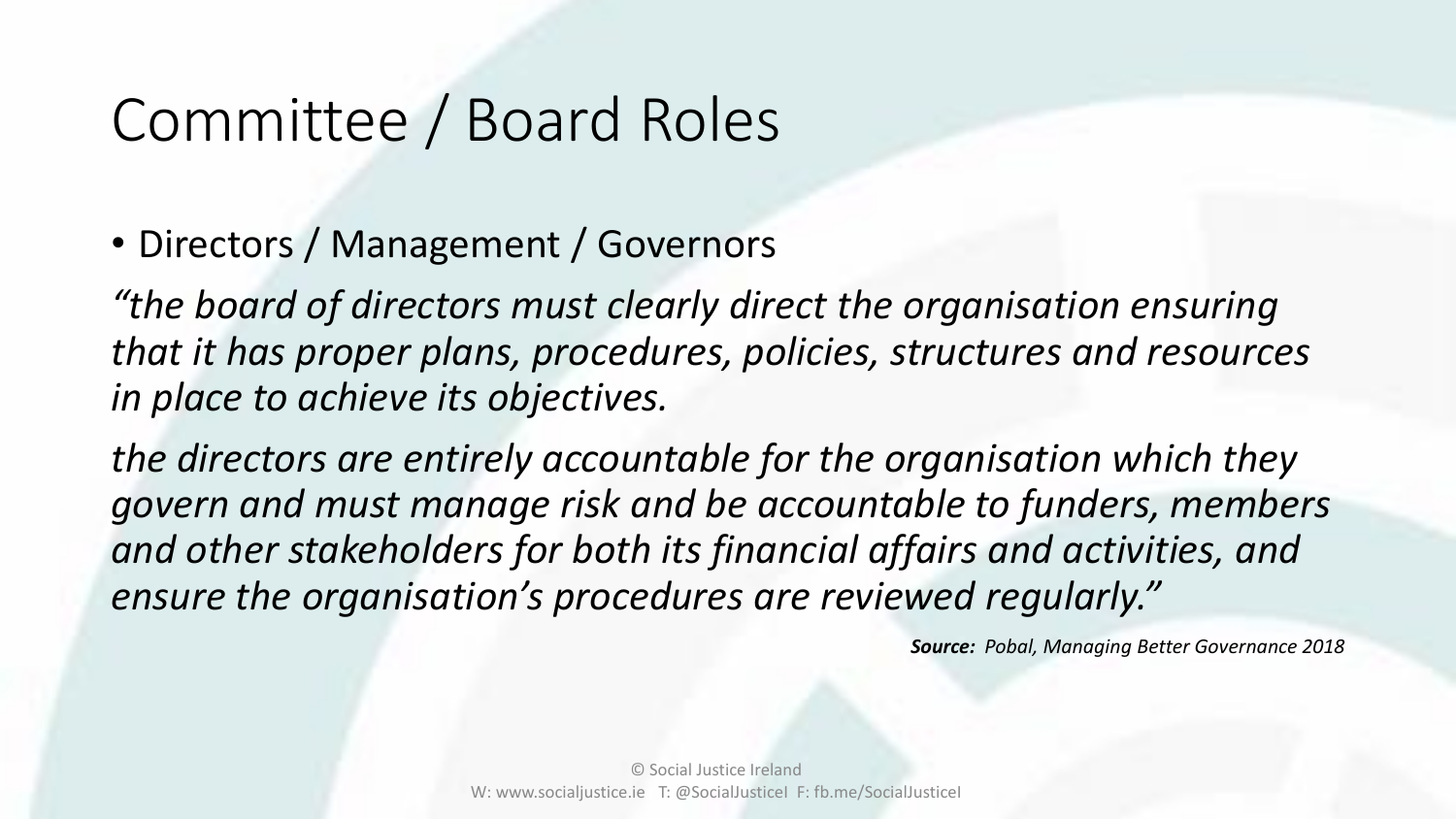- Director / Management / Governors
	- Statutory Compliance
	- Financial Controls
	- Expenditure Oversight
	- Renewal / Retirement / Appointment of Board Members
	- Employing staff (and all of the responsibilities that go with that)
	- Approving and implementing standard procedures, e.g. confidentiality, conflicts of interest, data protection guidelines, health and safety policies, dignity in the workplace etc.
- Approving Annual Reports and Financial Statements
- Engaging with the Auditor
- Confidential Reporting Procedure
- Development of a Strategic Plan
- Ensuring Operational Effectiveness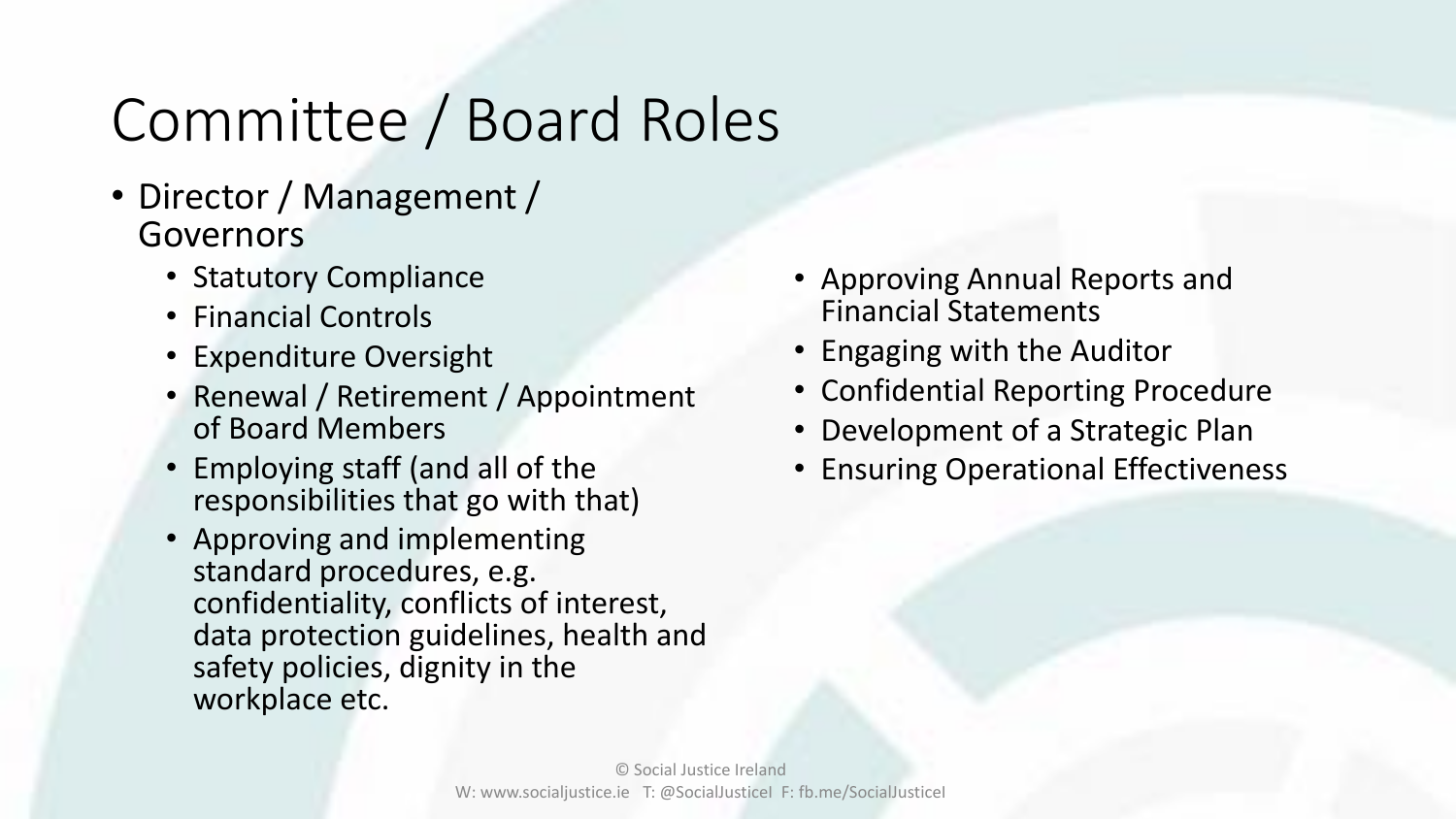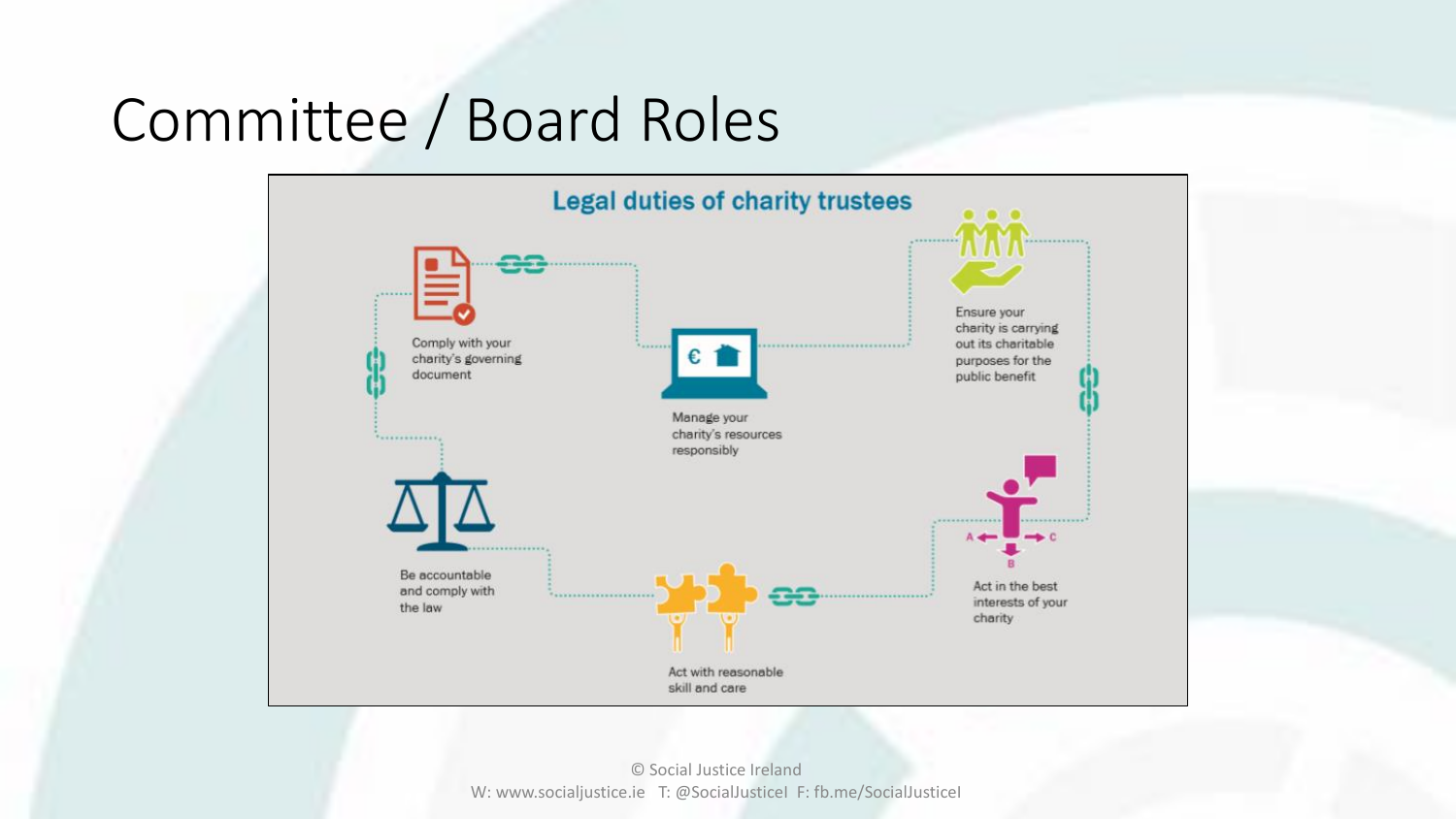- Secretary
	- Role is a legal requirement of all limited companies.
	- Responsible for making all filings to the CRO.
	- Keeps minutes and records of board decisions and procedures.
	- Maintains the Register of Directors and Members.
	- Responsible for inducting new Directors and making them aware of their responsibilities.
	- Keeping the CRO up to date.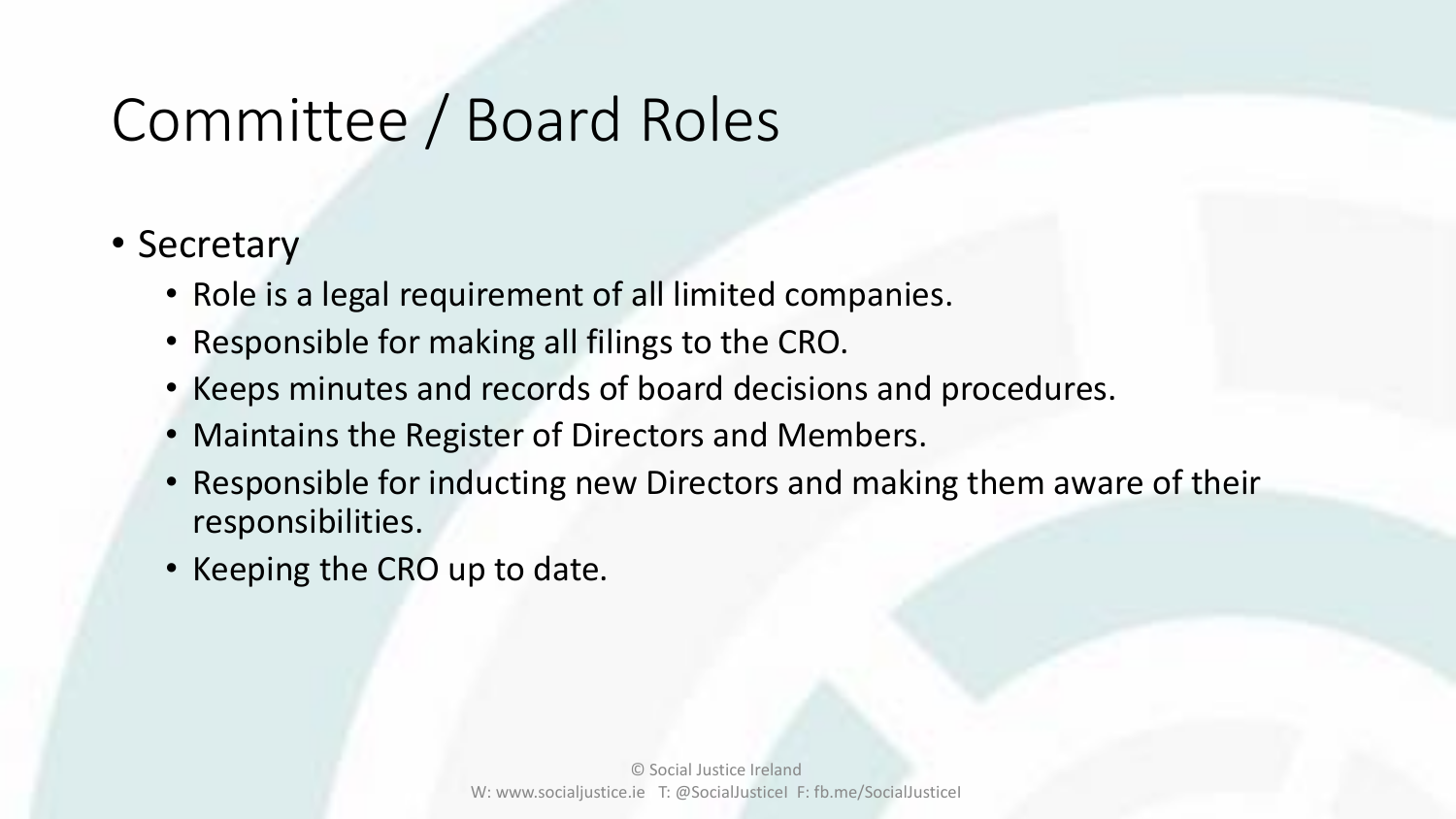- Chairperson / Facilitator
	- Leading the agenda of the organisation
	- Often main linkage person / communications spokesperson
	- Chairs effective meetings and promotes good governance
	- Ensures decisions made at Board / Committee level are implemented "on the ground"
	- Conflict Resolution
	- Support for staff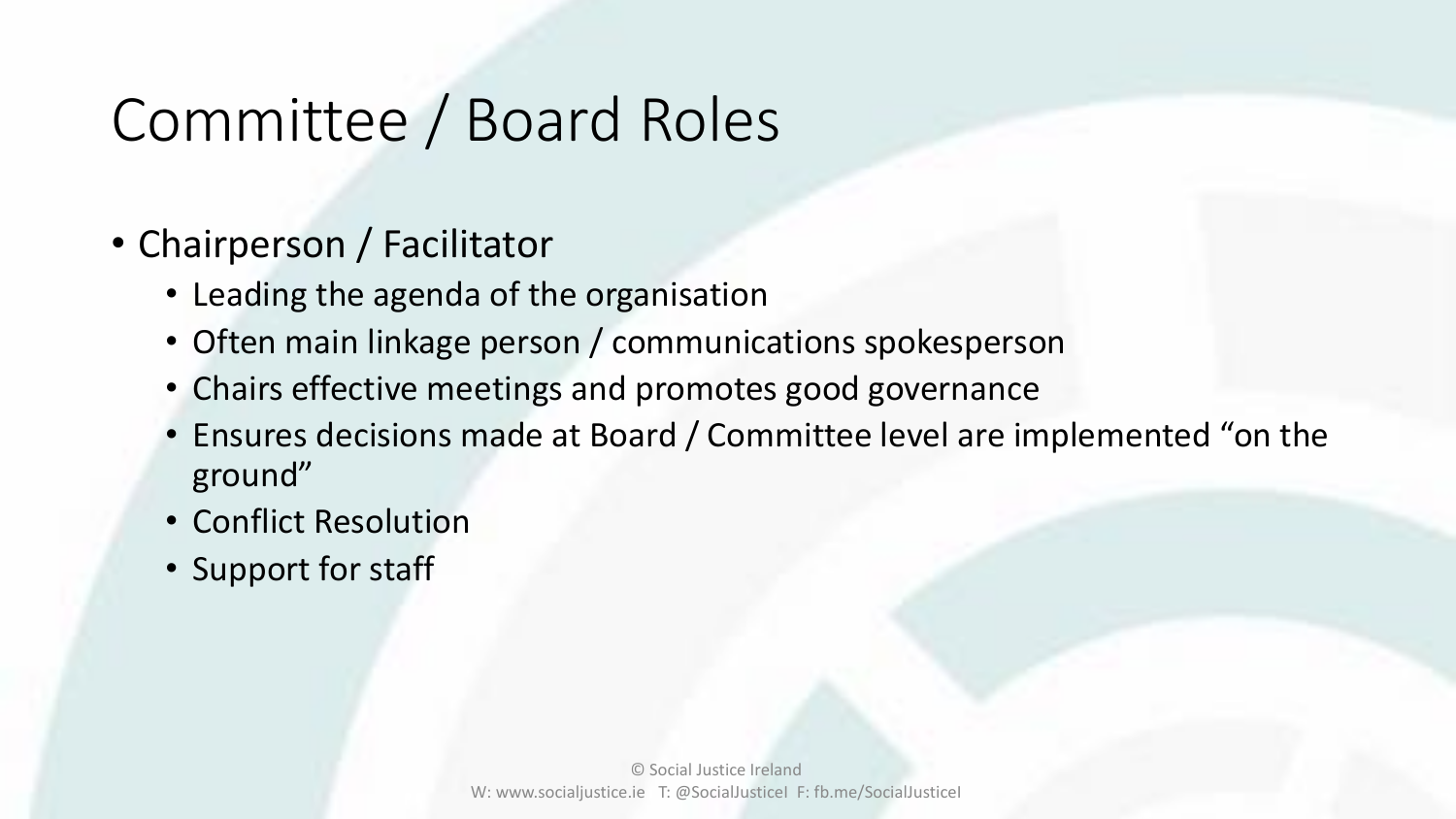### • Treasurer

- Administering the organisation's finances.
- Ensuring financial systems are up to date and fit for purpose.
- Preparing Financial Reports for presentation to the Board / Committee.
- For organisations funded by Pobal:

*Pobal strongly recommends that the treasurer has a professional background in accounting and financial management.*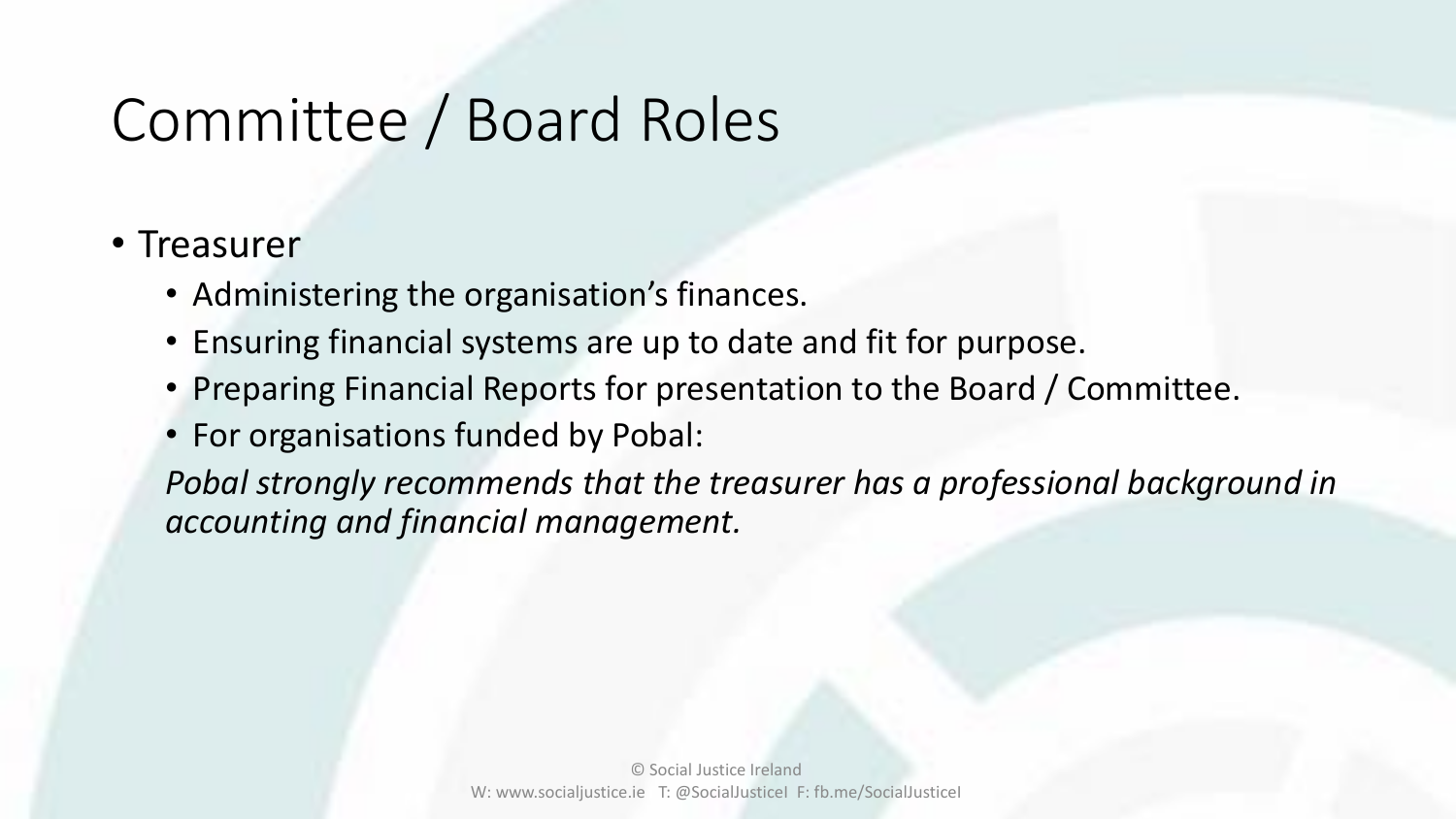

### Establishing and Supporting Effective Committees – The Beginning

© Social Justice I W: www.socialjustice.ie T: @SocialJusticeI F: fb.me/SocialJustice

[This Photo](http://feetoftheshepherd.blogspot.com/2010_09_01_archive.html) by Unknown Author is licensed under [CC BY-NC-ND](https://creativecommons.org/licenses/by-nc-nd/3.0/)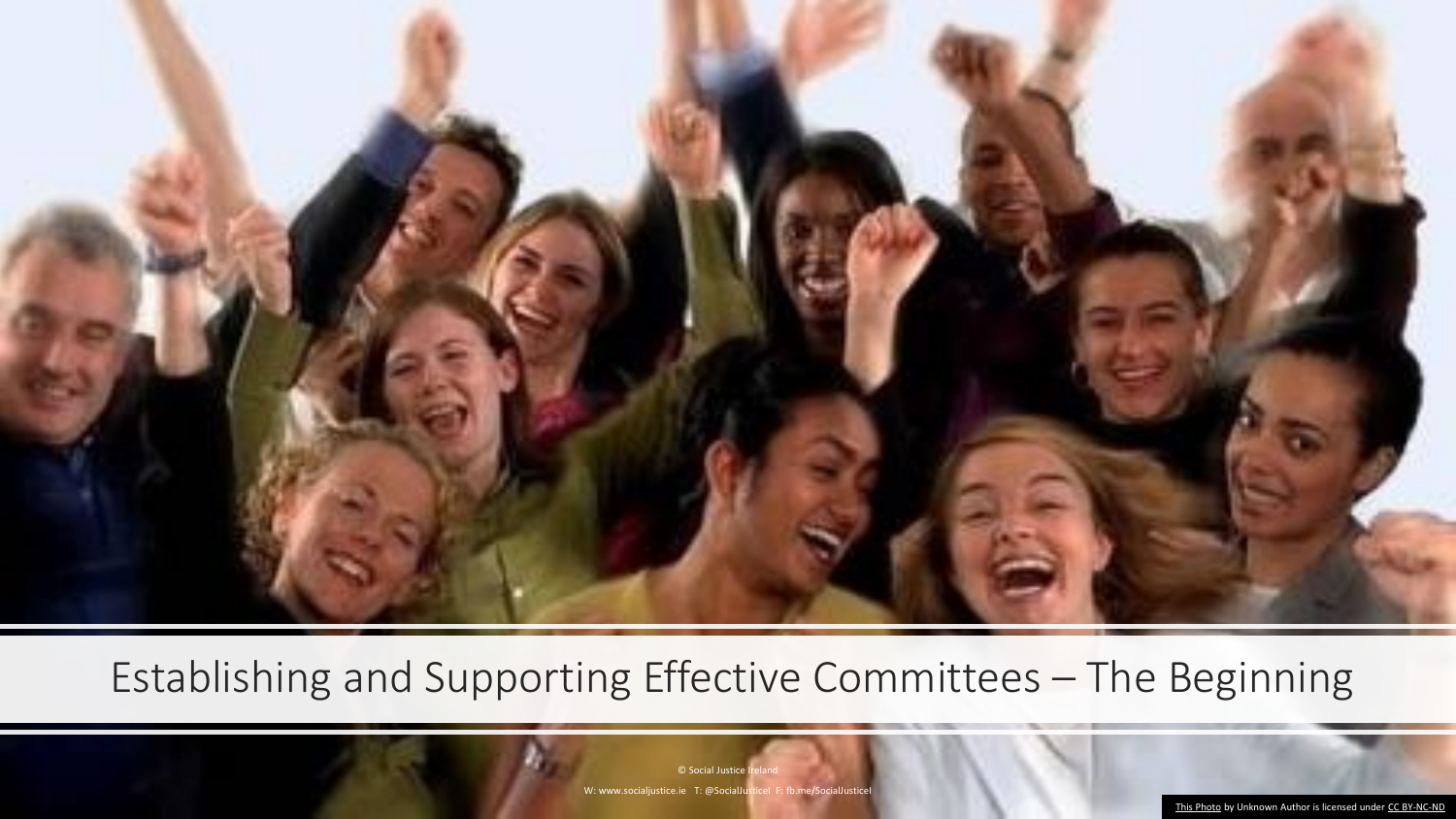## Establishing and Supporting Effective Committees – The Beginning

- Starts with recruitment!!
- Have an induction plan for new recruits see [CRA Induction Pack Checklist.](https://www.charitiesregulator.ie/media/1720/induction-pack-checklist.pdf)
- Where possible, have all members involved in drafting the Terms of Reference for the Committee. Be clear on the objectives and any required outcomes, so far as their known.
- Be clear about the expectations and, where possible, time commitment.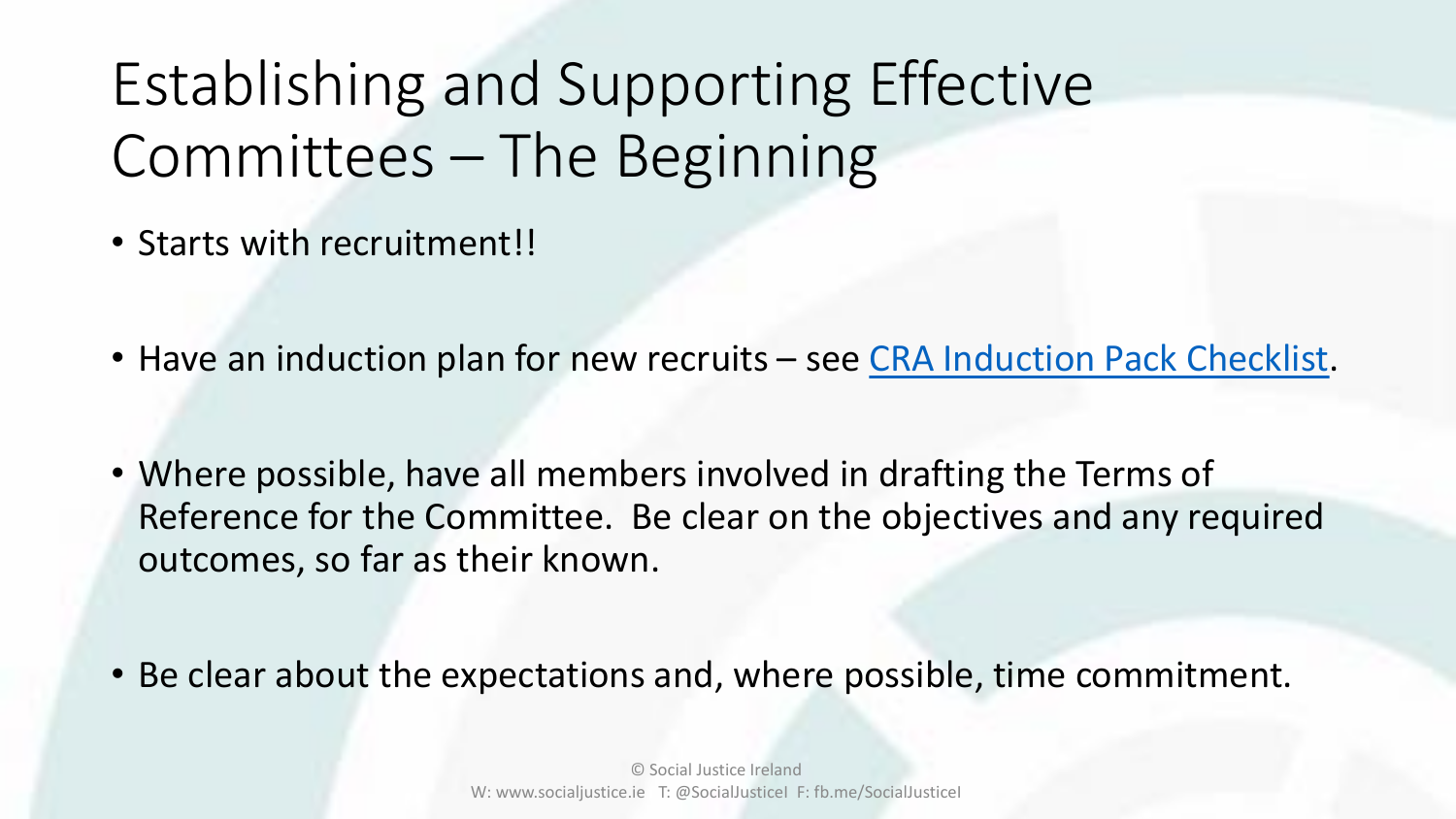

### Establishing and Supporting Effective Committees – Business as Usual

© Social Justice Ireland

W: www.socialjustice.ie T: @SocialJusticeI F: fb.me/SocialJusticeI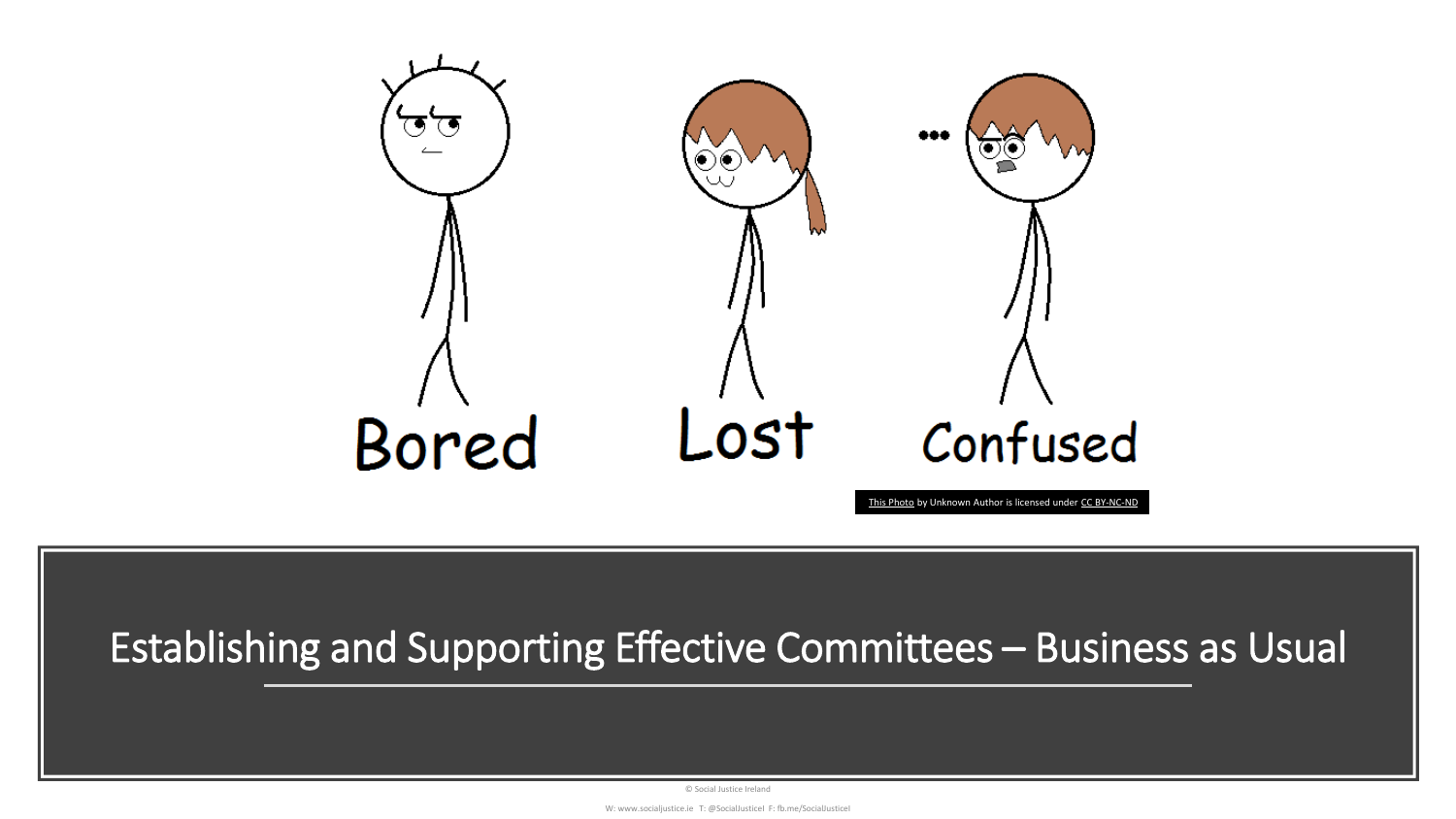Establishing and Supporting Effective Committees – Business as Usual

- Be flexible with meetings does it suit to hold them during the day / in the evening / at the weekend / a combination?
- Circulate agenda and any documentation in good time!
- Focus on actions if something cannot be resolved in one meeting, look at interim and final action points.
- Have a contact person if Committee members have questions or concerns (especially new members).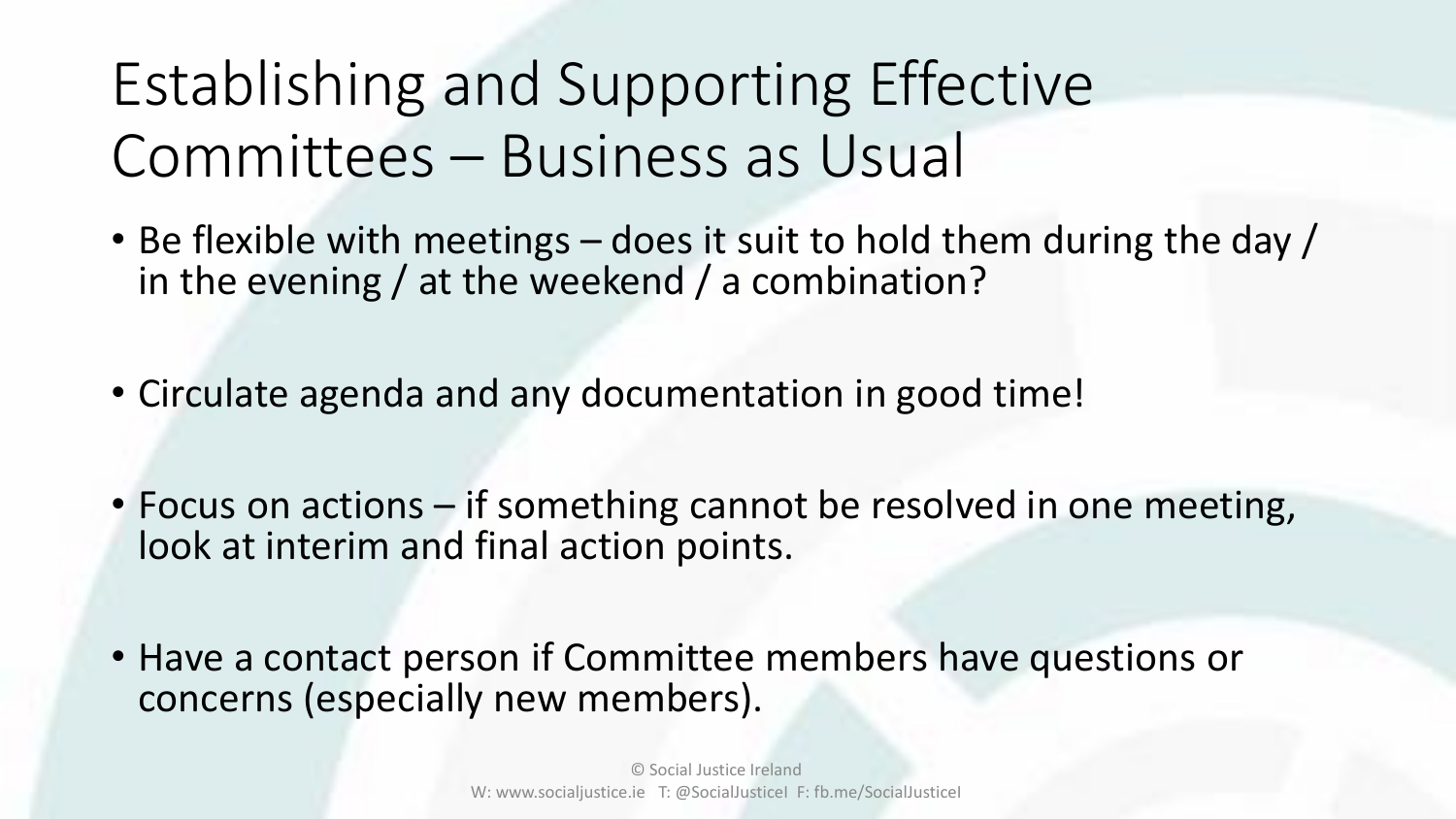Establishing and Supporting Effective Committees – Lack of Clarity / Unrealistic Expectations

- Run a refresher course on what supports are there – starting with the description of the role and what is expected
- Have a mix of people involved
- 'Pair Up' members with different skills and interests
- Hold at least 1 facilitated meeting where all ideas are encouraged in a 'safe space'
- Where expectations are not being met – are there any advantages to reviewing what was expected and how it could be incorporated?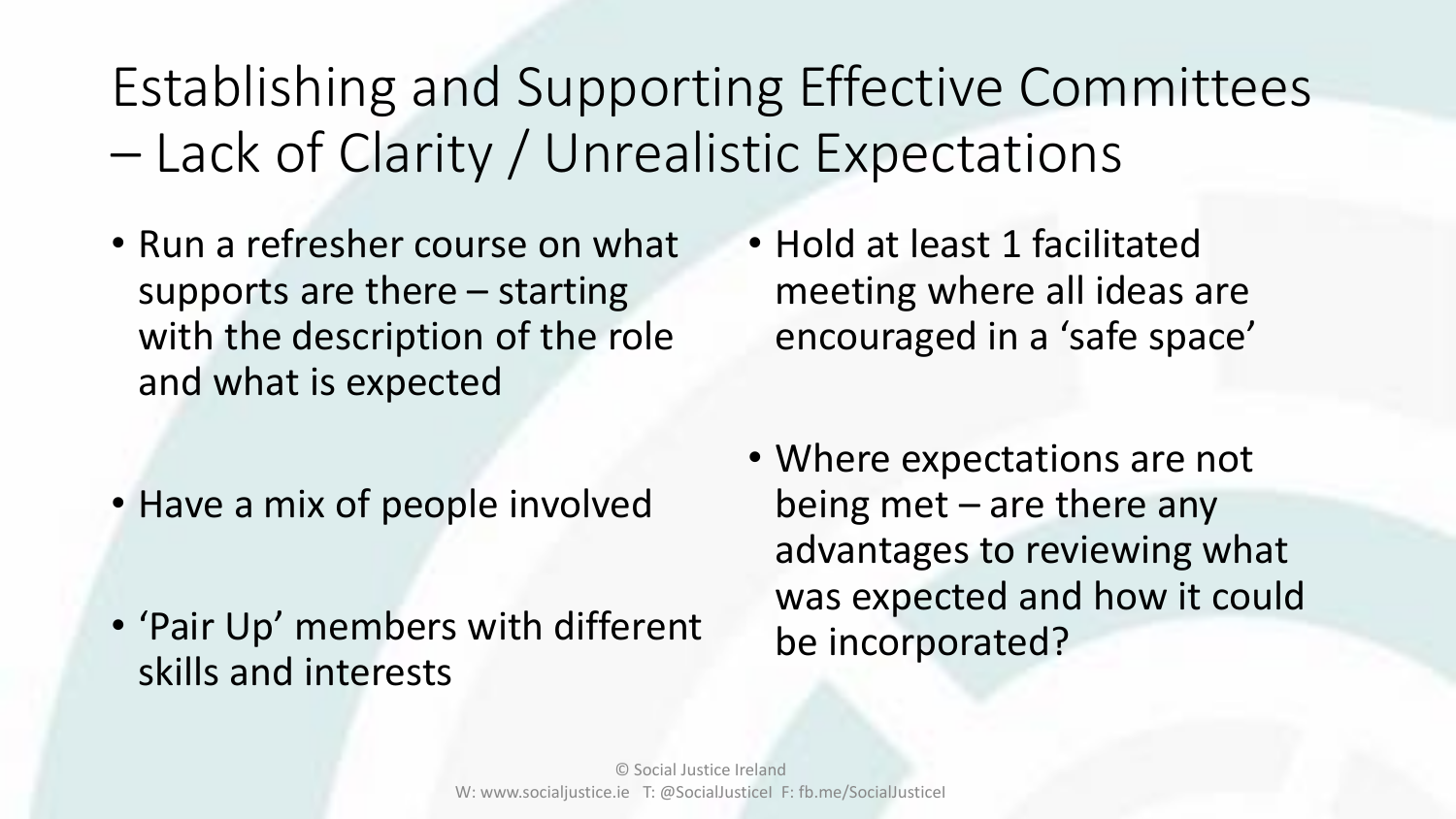## Establishing and Supporting Effective Committees – Disengaged / Board

- Establish a Development Subcommittee to look at the practices and procedures of the Committee and ensure it's fresh and up to date
- Consider setting a time limit on agenda items
- Work with the meeting Chair to encourage full and frank discussion from everyone
- Set up a quarterly / annual feedback consultation (anonymous through SurveyMonkey or similar) and set aside some time at the next meeting to discuss outcomes
- Get Committee members involved in delivering solutions for themselves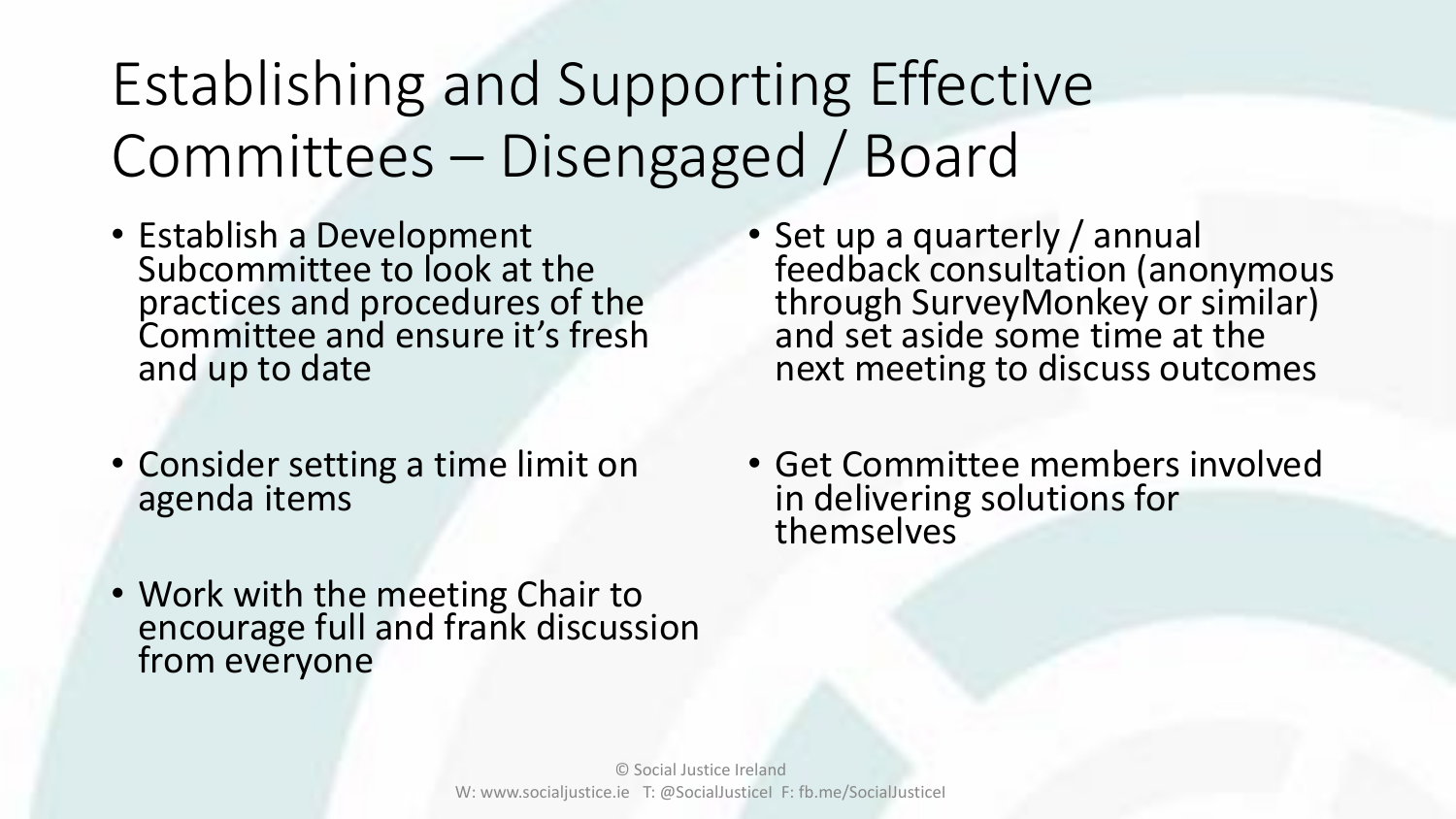### Policies and Procedures

- Staff Handbook (if applicable)
- Board Charter / Code of Conduct
- Standing Orders for Meetings
- Confidentiality Policy
- Data Protection Guidelines and Privacy Statement
- Health and Safety Policies
- Volunteer Guidelines (if applicable)
- Dignity in the Workplace
- Financial Controls Procedure
- Governance Code
- Confidential Reporting
- Risk Register



[This Photo](http://senaidasneed886.wikidot.com/) by Unknown Author is licensed under [CC BY-SA](https://creativecommons.org/licenses/by-sa/3.0/)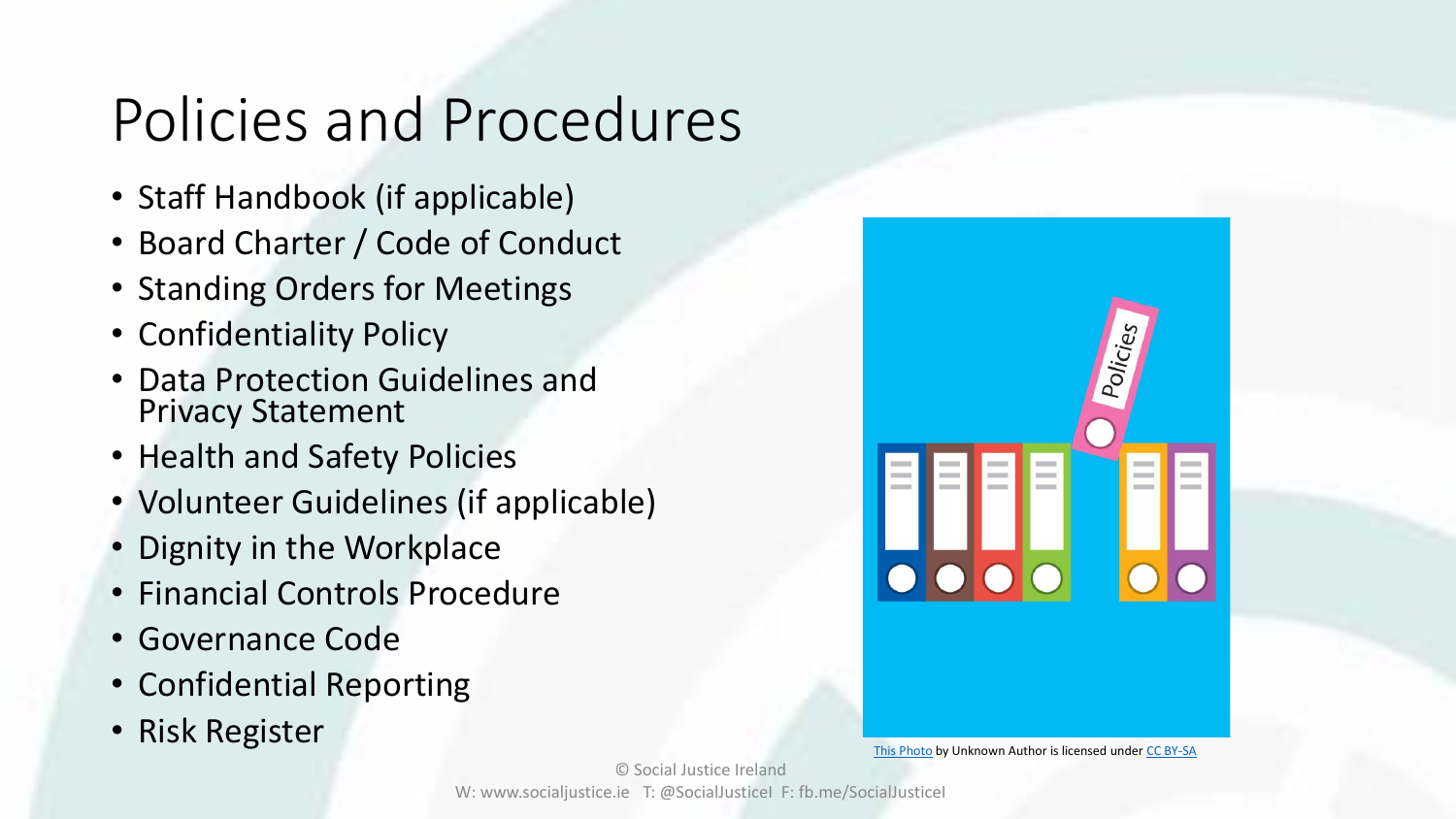### Useful Links

• **What is a Charity? – CRA Guide:** 

[https://www.charitiesregulator.ie/media/1544/what-is-a-charity-rev-](https://www.charitiesregulator.ie/media/1544/what-is-a-charity-rev-001.pdf)001.pdf

- **Companies Registration Office Guidance Leaflets:**  <https://www.cro.ie/Publications/Publications/Information-Leaflets>
- **Good Governance – Pobal Guide:**  https://www.pobal.ie/app/uploads/2018/06/managing better 01 govern ance.pdf
- **Charities Regulation in Ireland, CIB – Relate Journal:**  [http://www.citizensinformationboard.ie/downloads/relate/Relate\\_2018\\_0](http://www.citizensinformationboard.ie/downloads/relate/Relate_2018_05.pdf) 5.pdf
- **Guidance from the Office of the Director of Corporate Enforcement:**  <http://www.odce.ie/en-gb/publications.aspx>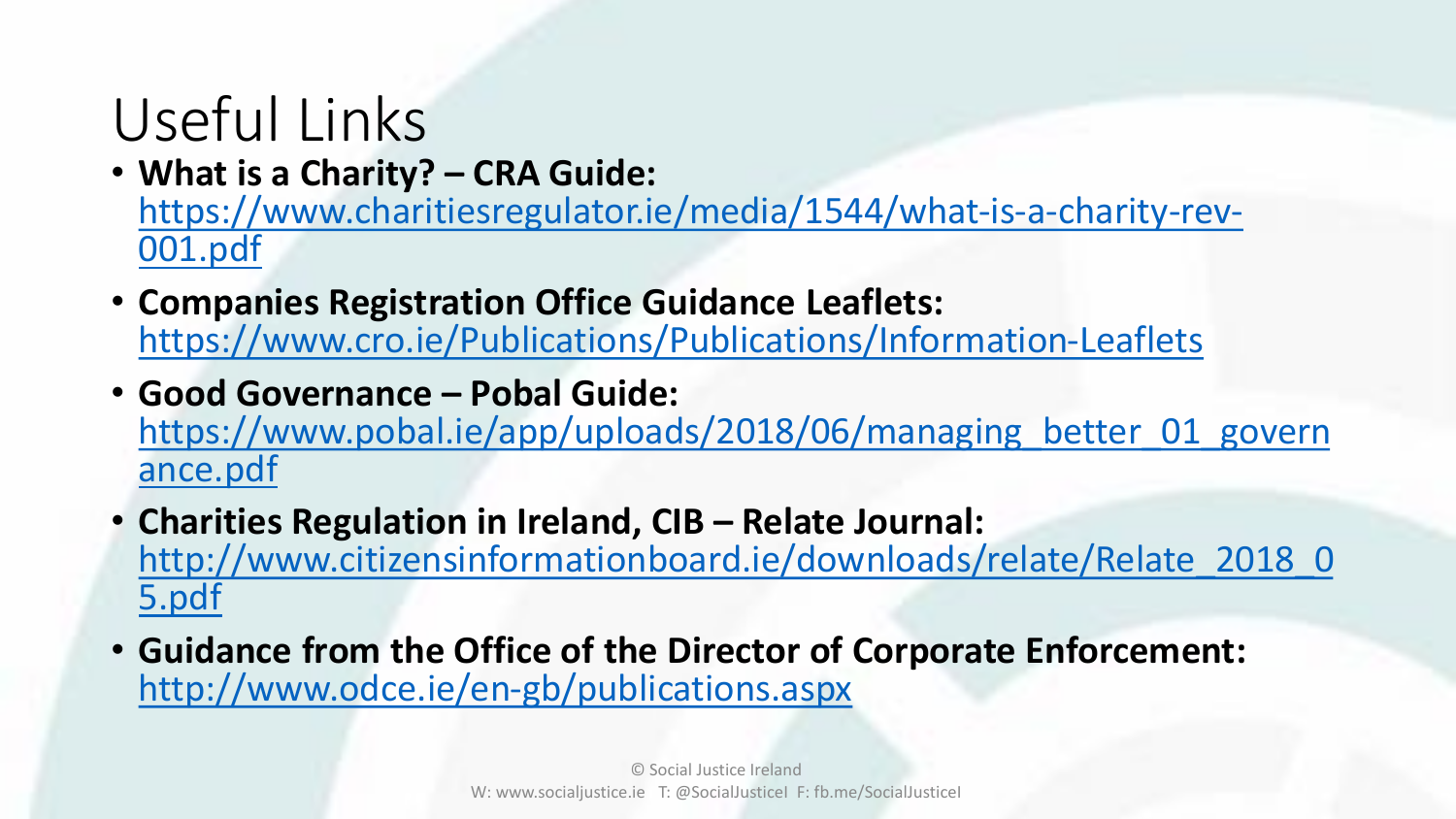### Useful Links

- **The Governance Code (incl. useful templates and information):**  [https://www.charitiesregulator.ie/en/information-for](https://www.charitiesregulator.ie/en/information-for-charities/charities-governance-code)charities/charities-governance-code
- **Lobbying Register** <https://www.lobbying.ie/>
- **Children First Guidelines**  [https://www.dcya.gov.ie/viewdoc.asp?fn=/documents/Children\\_First](https://www.dcya.gov.ie/viewdoc.asp?fn=/documents/Children_First/ChildrenFirstGuidance.htm) /ChildrenFirstGuidance.htm
- **Safeguarding Vulnerable Adults**  <https://www.hse.ie/eng/staff/resources/hrppg/va.html>
- **Health and Safety Authority** <https://www.hsa.ie/eng/>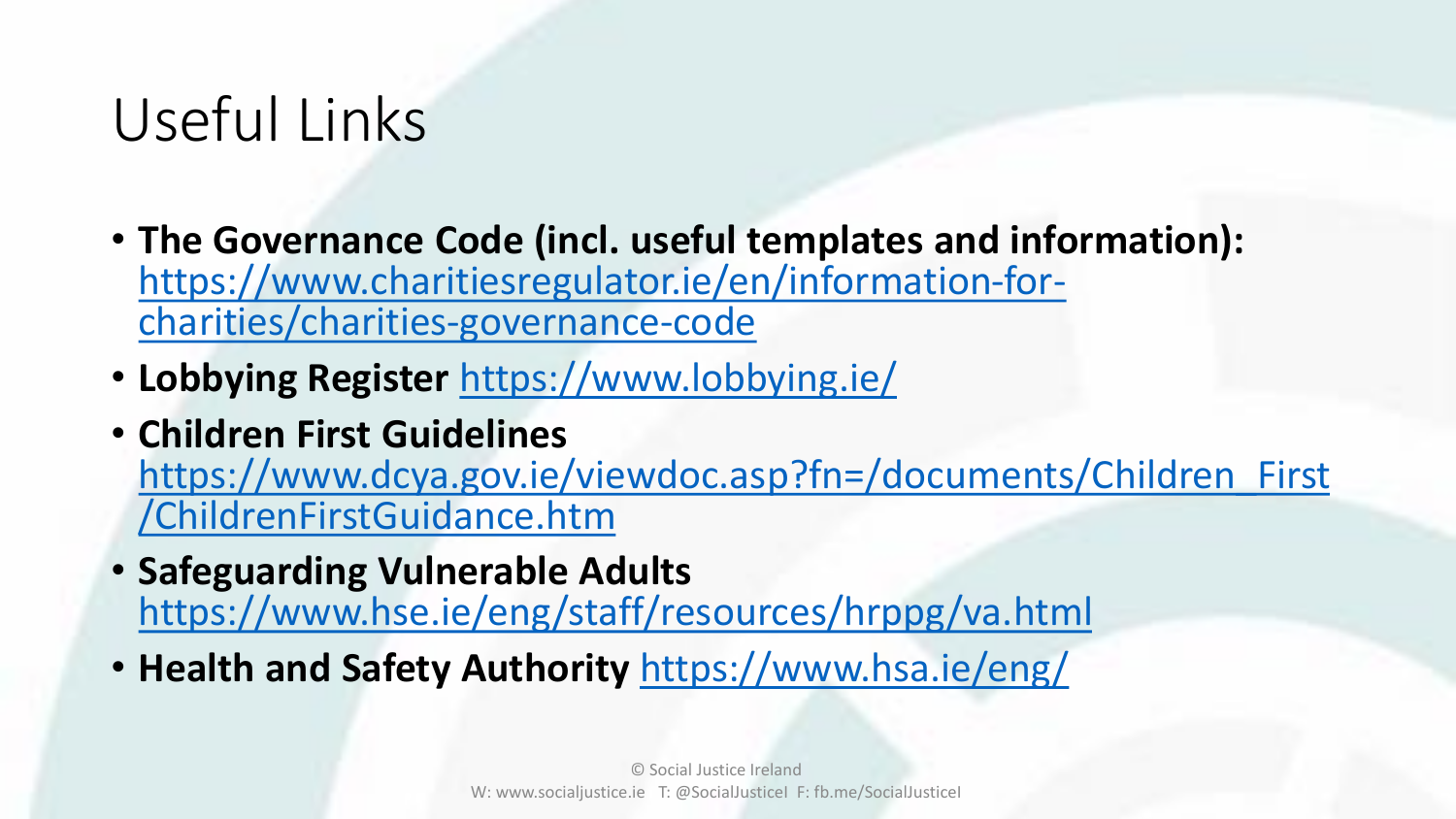### Questions?